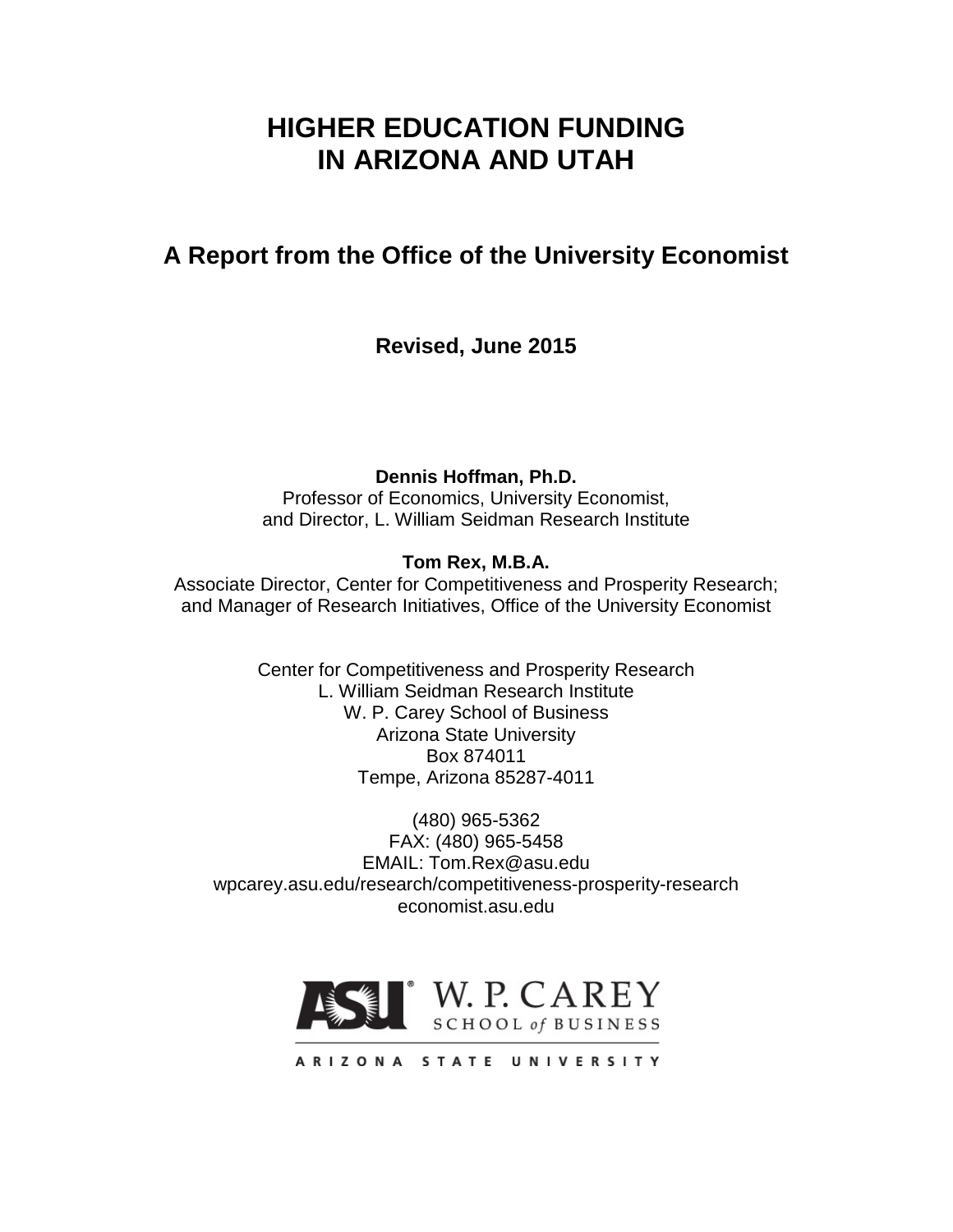## **TABLE OF CONTENTS**

| Summary                                                                                            |    |
|----------------------------------------------------------------------------------------------------|----|
| A Brief Comparison of Arizona and Utah                                                             | 3  |
| <b>Funding Measures</b>                                                                            | 6  |
| Data Sources                                                                                       | 7  |
| Public University Noncapital Funding in Arizona and Utah From the State Government General<br>Fund | 11 |
| Public Higher Education Noncapital Funding in Arizona and Utah From SHEEO                          | 14 |
| Public Higher Education Funding in Arizona and Utah From the Census Bureau                         | 18 |
| Comparison of Indicators                                                                           | 21 |

## **LIST OF CHARTS**

| 1. Per Capita Personal Income, Arizona as a Percentage of Utah                                                                                      | 4               |
|-----------------------------------------------------------------------------------------------------------------------------------------------------|-----------------|
| 2. Full-Time-Equivalent Enrollment at Public Institutions of Higher Education Per 1,000<br><b>Residents</b>                                         | 5               |
| 3. Nominal Noncapital Expenditures for Public Universities From the State Government<br>General Fund                                                | 12 <sup>2</sup> |
| 4. Public University Share of the State General Fund's Noncapital Budget                                                                            | 12 <sup>2</sup> |
| 5. Noncapital Expenditures for Public Universities From the State Government General Fund,<br>Arizona as a Percentage of Utah                       | 13              |
| 6. Noncapital Expenditures for Public Universities From the State Government General Fund<br>Per Full-Time-Equivalent Student, Inflation Adjusted   | 14              |
| 7. Noncapital Appropriations Per Full-Time-Equivalent Student at Public Institutions of Higher<br>Education as a Percentage of the National Average | 15              |
| 8. Noncapital Funding Per Full-Time-Equivalent Student for Public Institutions of Higher<br>Education, Arizona as a Percentage of Utah              | 17              |
| 9. Enrollment at Public Schools and Public Institutions of Higher Education Per 1,000<br><b>Residents</b>                                           | 19              |
| 10. Noncapital Expenditures Per Student at Public Schools and Public Institutions of Higher<br>Education, Arizona as a Percentage of Utah           | 20              |
| 11. Noncapital Expenditures Per Student at Public Schools and Public Institutions of Higher<br>Education as a Percentage of the National Average    | 20              |
| 12. Noncapital Funding Per Full-Time-Equivalent Student at Public Institutions of Higher<br>Education, Arizona as a Percentage of Utah              | 22              |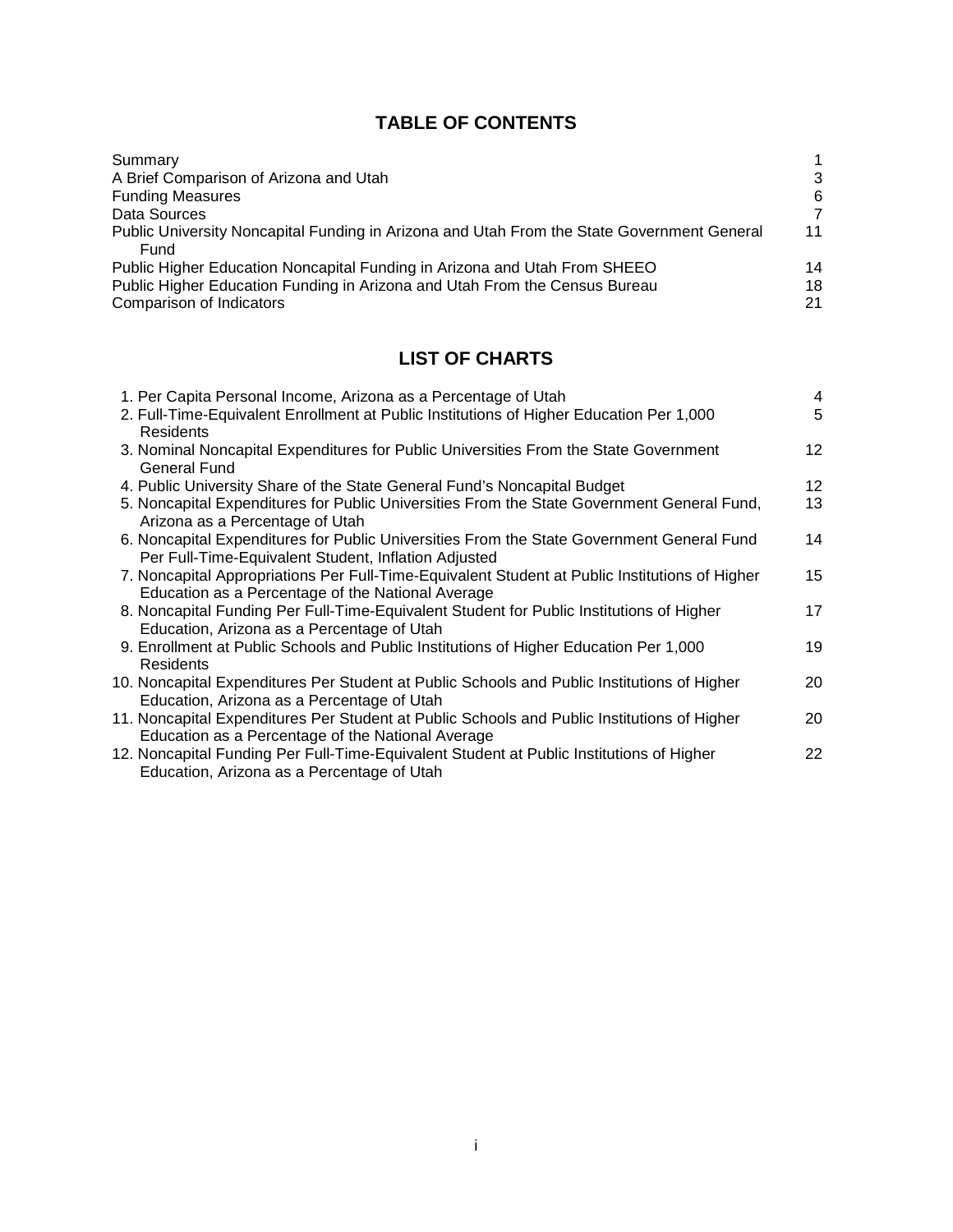#### **SUMMARY**

In fiscal year 1998, public university funding accounted for 13.5 percent of the noncapital state government general fund budget in both Arizona and Utah. Since then, the university share has fallen considerably more in Arizona than Utah; the preliminary estimate of the share in fiscal year 2016 is 7.3 percent in Arizona and 12.3 percent in Utah.

Noncapital appropriations for public universities from the state government general fund, expressed per full-time-equivalent (FTE) student, are projected to be 29 percent lower in Arizona than in Utah in fiscal year 2016. This is a significant shift from the historical relationship. As recently as fiscal year 2011, appropriations per FTE student were about 30 percent higher in Arizona than in Utah.

This comparison of university appropriations per FTE student does not take into account differences in the university systems of Arizona and Utah. Each of the universities in Arizona is a doctoral-granting research institution, which is the most costly category of higher education to operate. Utah offers a range of universities that include lower-cost options. This helps to explain why Arizona's appropriations per FTE student were historically higher than in Utah, but makes the currently lower support in Arizona more remarkable.

Moreover, a much higher proportion of higher education students are enrolled in universities versus community colleges — in Utah than in Arizona. However, broadening the analysis to state government appropriations for all of higher education also produces a misleading comparison. Community colleges in Utah are combined with universities into one system that is funded by state government. In Arizona, community colleges are separate from universities, with only a small portion of their funding coming from state government.

Thus, combined state and local government appropriations for higher education provide a more accurate comparison of the overall support for public higher education in the two states. The State Higher Education Executive Officers Association provides such a measure for the fiscal year 2000-through-2014 period. The educational appropriation per FTE student in Arizona was higher than in Utah from 2000 through 2010, by between 5-and-14 percent. By 2014, however, Arizona's figure was nearly 10 percent less than that for Utah. In 2014, Arizona's figure was 19 percent less than the national average, ranking 34th among the 50 states. Utah's figure was 10 percent less than average and ranked 27th. Among 10 western states, Arizona ranked eighth and Utah seventh.

The cost of living is almost the same in Arizona as in Utah, so adjusting appropriations for living costs has little effect on the comparison of the two states. Similarly, per capita personal income is nearly the same in the two states, so considering the ability of residents to pay taxes to support higher education has almost no effect on the funding relationship between the two states.

#### **Commentary**

Arizona and Utah are neighboring states, each with a politically conservative populace. Historically, the support for public higher education was similar in the two states. The educational appropriation per FTE student was below the national average in each state, as was average tuition per FTE student. Arizona was not as far below the national average as Utah on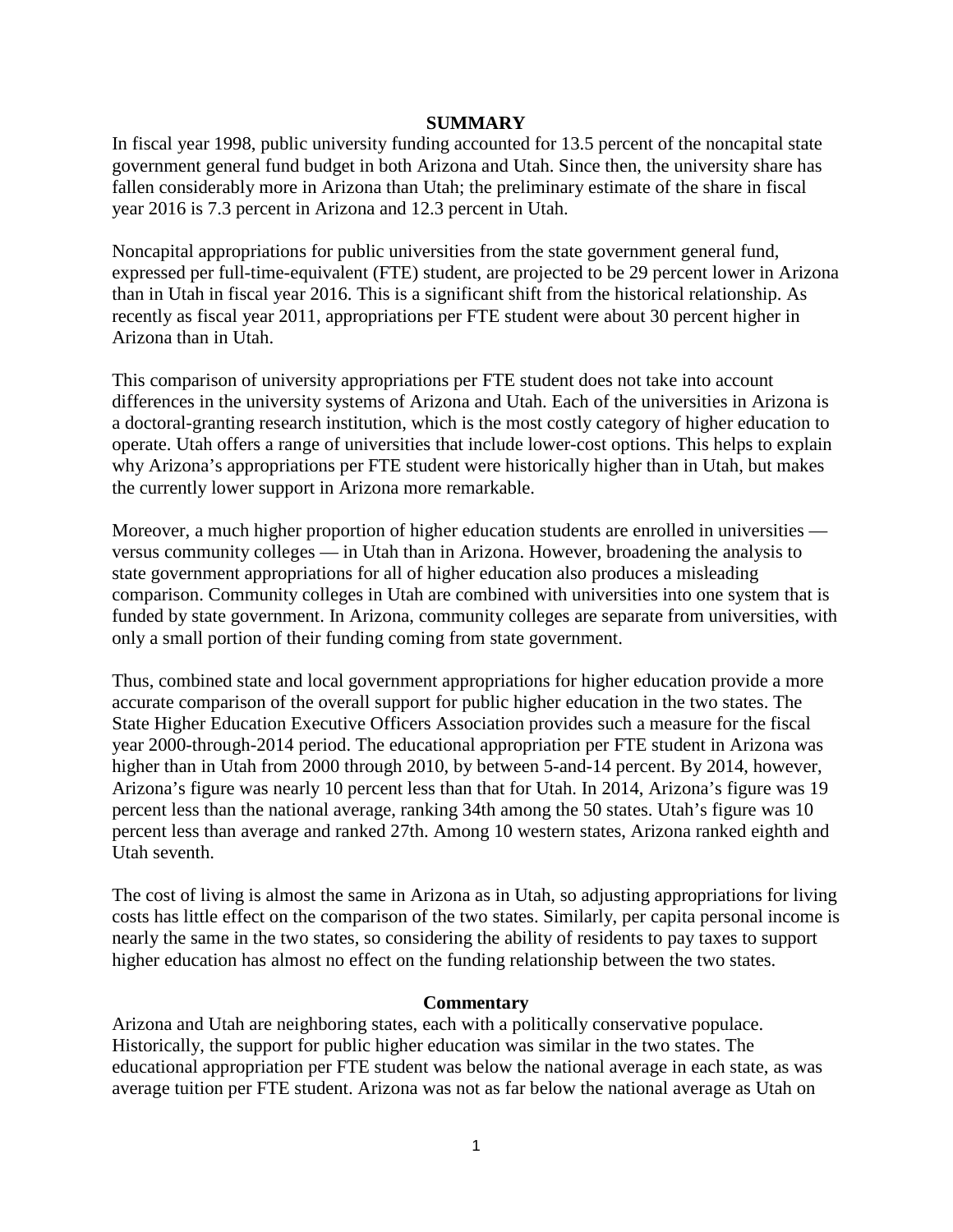either the appropriation or tuition per FTE student, at least in part because of the high reliance in Arizona on more-costly-to-operate doctoral-granting research universities.

Each state had a similar response to the severe recession that started at the end of calendar year 2007 and significantly reduced government revenues. Relative to the nation, the appropriation for higher education per FTE student fell in each state, while tuition per FTE student rose, at public institutions in fiscal years 2009 through 2011.

Since fiscal year 2011, however, Utah and Arizona have diverged on their public support for higher education. Relative to the nation, the educational appropriation per FTE student has increased in Utah while tuition per FTE student has dropped a little. In contrast, in Arizona, the educational appropriation per FTE student has fallen considerably, while tuition per FTE student has increased substantially. By fiscal year 2014, significant differentials had developed between the states in the educational appropriation and tuition per FTE student at public institutions of higher education. Based on the state government appropriation for fiscal year 2016 and recently announced tuition increases, the differentials between the states in public support and tuition appear to have widened much more.

The divergence between Arizona and Utah in public support for higher education has occurred too recently to expect to be able to measure ramifications from the differing policy choices. Increases in tuition at Arizona universities could make a four-year education too costly for some individuals. If so, it is likely that Arizona will lag behind in the educational attainment of its workforce. This could have a negative effect on economic development, particularly relating to 21st-century jobs requiring high skills and technical abilities. Even before relative declines in educational attainment are measured, the reductions in funding in Arizona for education elementary and secondary as well as higher education — likely have reduced the state's economic competitiveness, especially for businesses that pay high wages and require highly educated and skilled workers.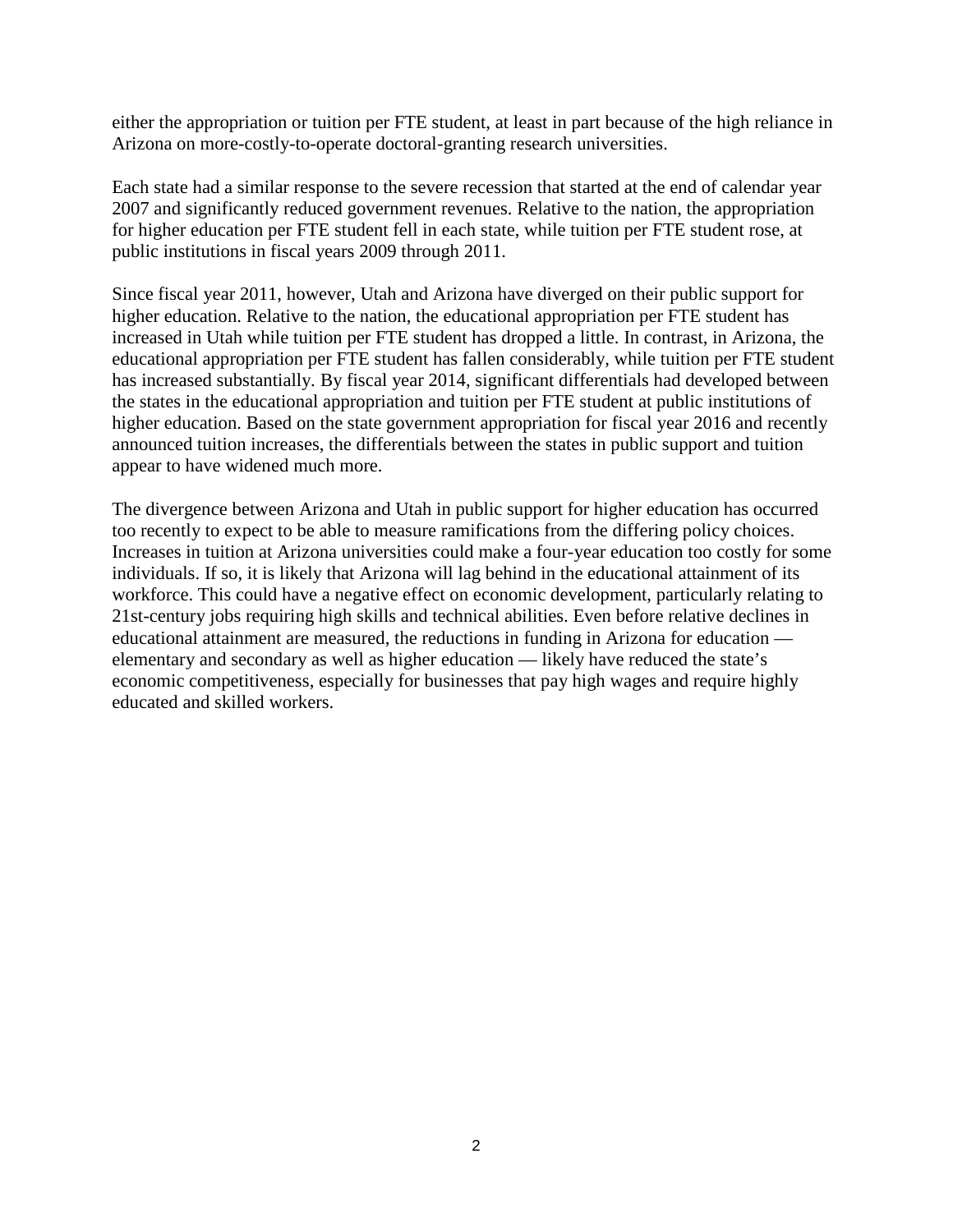#### **A BRIEF COMPARISON OF ARIZONA AND UTAH**

The purpose of this report is to compare public support, as defined by funding, for higher education in the neighboring states of Arizona and Utah. Of particular interest is state government general fund appropriations for universities. Since comparisons of states on any measure can be affected by differing conditions in the states, this section provides a general comparison of the two states before the funding data are discussed. Though Arizona and Utah share a border and are similar in some respects, significant differences also exist that should be considered when comparing support for higher education in the two states.

Arizona is 1.3 times as large as Utah in its land area, but its population is 2.3 times as much. While Utah does not have as dominant a population center as the Phoenix-Mesa-Scottsdale metropolitan area — which accounts for two-thirds of Arizona's residents in contrast to 39 percent of Utah's residents living in the Salt Lake City metro area — the percentage of the population living in a metro area is not much less in Utah than in Arizona.

Utah has a younger population than Arizona; its median age of 30.2 years was the lowest in the nation while Arizona's figure was  $36.8$  in  $2013$  $2013$  $2013$ . <sup>1</sup> The fertility rate is higher in Utah, as is its average household size. The percentage of residents who are foreign born is lower in Utah, as is the share of minorities. Non-Hispanic whites accounted for 80 percent of Utah's residents in 2013, while their share in Arizona was 57 percent. The labor force participation rate among those age 16 and older was higher in Utah in 2013, with substantially higher participation rates among men in all age groups. The participation rate also was higher in Utah among women, except those between the ages of 25 and 44. However, a higher proportion of female workforce participants in Utah worked less than full time.

Median household income in Utah has been higher than in Arizona since the earliest data from 1950. The differential has varied over time and was particularly large in [2](#page-4-1)013 at 23 percent.<sup>2</sup> Similarly, the poverty rate has been lower consistently in Utah since the earliest data for 1970. In 2013, the poverty rate was 18.6 percent in Arizona but only 12.7 percent in Utah.

Because of the difference in household size between the two states, per capita personal income (PCPI) generally has been higher in Arizona than in Utah despite the lower household income in Arizona. As seen in Chart 1, PCPI has been higher in Arizona in most years, but the differential has varied over time. In 2014, the differential was only 0.3 percent. The cost of living is slightly higher in Arizona than Utah, leaving per capita income marginally higher in Utah after adjusting for living costs. $3$ 

Educational attainment in Utah in 2013 was higher than in Arizona in all age groups 25 and older, measured both as the share with at least a high school diploma and the share with at least a

<span id="page-4-0"></span>l <sup>1</sup> Much of the information in this section comes from the American Community Survey, obtained from American FactFinder, [http://factfinder.census.gov/faces/nav/jsf/pages/index.xhtml.](http://factfinder.census.gov/faces/nav/jsf/pages/index.xhtml) Historical data are from decennial censuses. The U.S. Department of Commerce, Census Bureau, is the source of both. <sup>2</sup> The differential in mean household income in 2013 is not as large at 13 percent.

<span id="page-4-2"></span><span id="page-4-1"></span><sup>3</sup> The U.S. Bureau of Economic Analysis [\(http://www.bea.gov/regional/index.htm\)](http://www.bea.gov/regional/index.htm) recently began to provide cost-of-living data ("regional price parities") by state. The 2012 regional price parities were 98.1 (1.9 percent less than the U.S. average) in Arizona and 96.8 in Utah.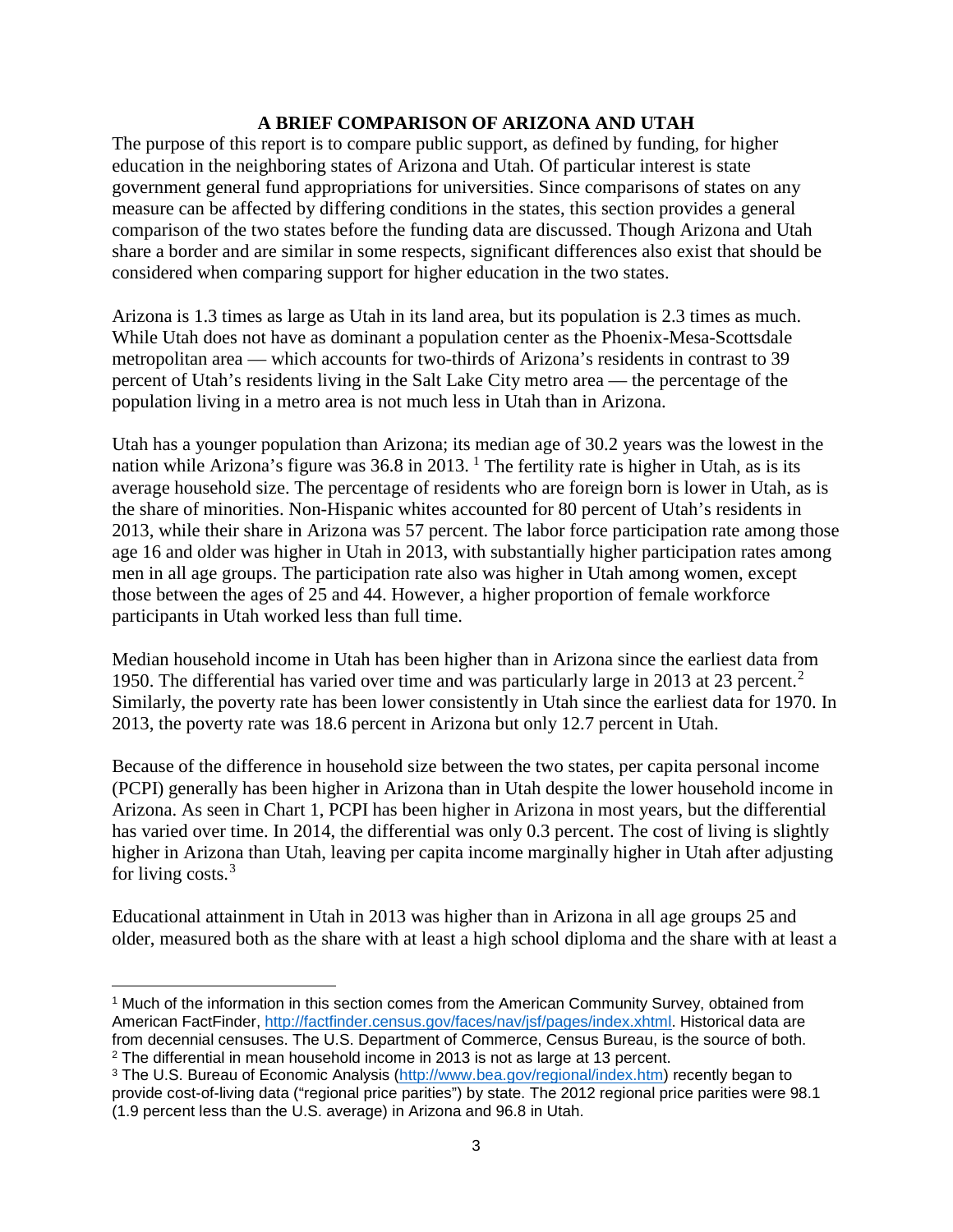

**CHART 1 PER CAPITA PERSONAL INCOME, ARIZONA AS A PERCENTAGE OF UTAH**

Source: U.S. Department of Commerce, Bureau of Economic Analysis, [http://www.bea.gov/regional/index.htm.](http://www.bea.gov/regional/index.htm)

bachelor's degree. Focusing on the share with at least a bachelor's degree, educational attainment among those 25 and older was slightly lower in Utah than in Arizona in 1940, the earliest available data. However, by 1960, educational attainment was substantially higher in Utah than in Arizona and has remained higher since then. The differential in most age groups has been steady, but in the 65-and-older age group, attainment in Utah has gone from considerably below Arizona in 1980 to much higher in recent years.

Historical data are not readily available on the educational attainment of the workforce, but between 2005 and 2013 the educational attainment of workers between the ages of 25 and 64 was higher in Utah than in Arizona. However, the differential was not as great among workers as it was for all individuals in this age group. Utah currently has a target of 66 percent of its workforce obtaining at least a post-high school certificate by 2020.

A combination of a higher share of its residents being of traditional college age and a higher proportion of young adults attending school in Utah results in its number of college students at public institutions being higher than in Arizona per 1,000 residents, as seen in the top graph in Chart 2. This marks a change from the historical relationship, in which full-time-equivalent (FTE) enrollment per capita was higher in Arizona than in Utah. Per capita FTE enrollment has dropped a little in Arizona while increasing in Utah since the mid-1980s. A longer time series is available using headcount enrollment (enrollment not adjusted for the number of credit hours taken). This indicates that enrollment per 1,000 residents in the late 1960s was only a little higher in Arizona than in Utah (44 versus 38 in 1967), but the figure jumped in Arizona to more than 70 between 1973 and 1975, while hardly increasing in Utah. Since then, the Arizona figure has dropped to 54, while the Utah figure has climbed to 59.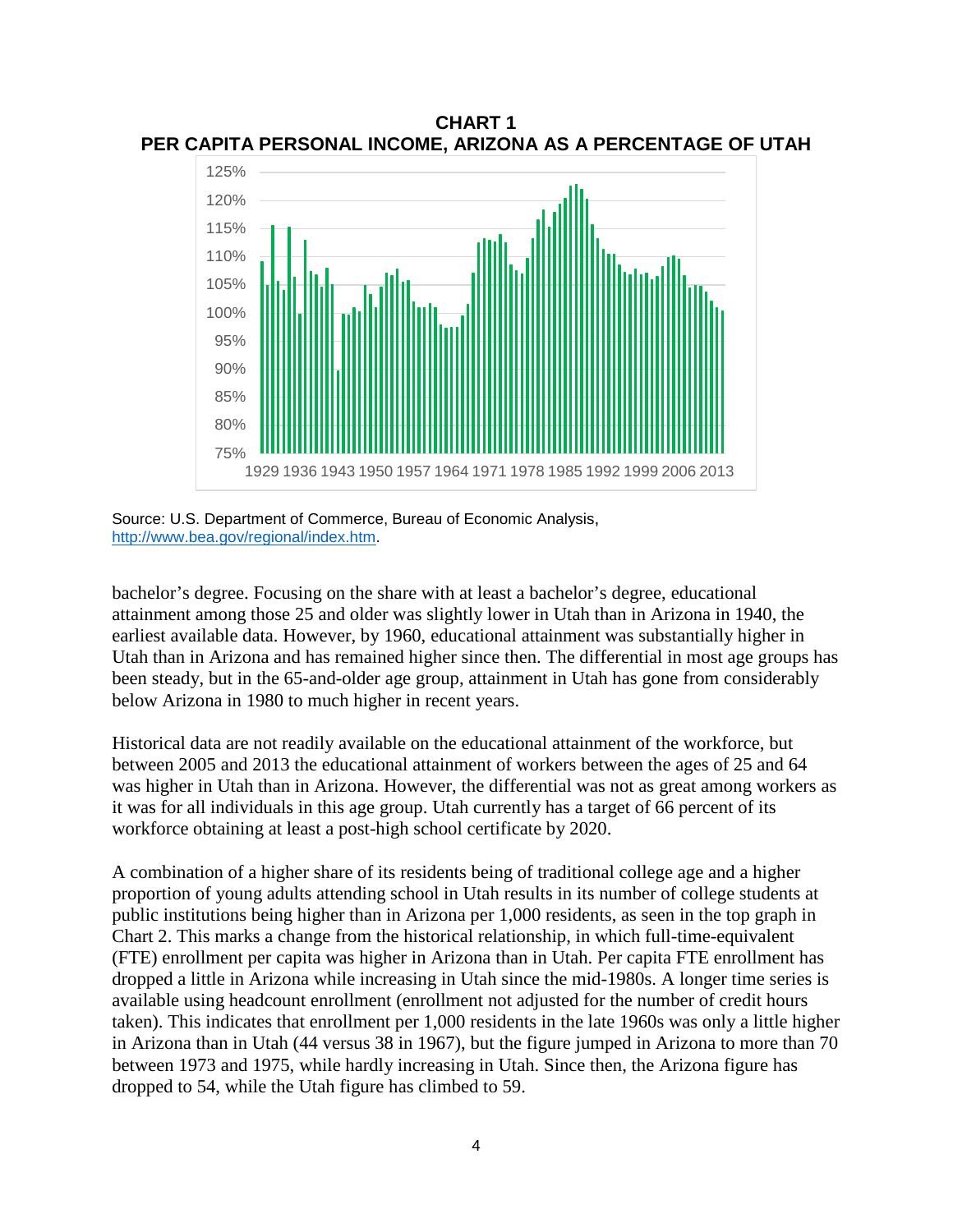**CHART 2 FULL-TIME-EQUIVALENT ENROLLMENT AT PUBLIC INSTITUTIONS OF HIGHER EDUCATION PER 1,000 RESIDENTS**





Sources: U.S. Department of Education, National Center for Education Statistics, *Digest of Education*  Statistics (enrollment, [http://nces.ed.gov/programs/digest/\)](http://nces.ed.gov/programs/digest/) and U.S. Department of Commerce, Census Bureau (population, obtained from the U.S. Bureau of Economic Analysis: [http://www.bea.gov/regional/index.htm.](http://www.bea.gov/regional/index.htm))

5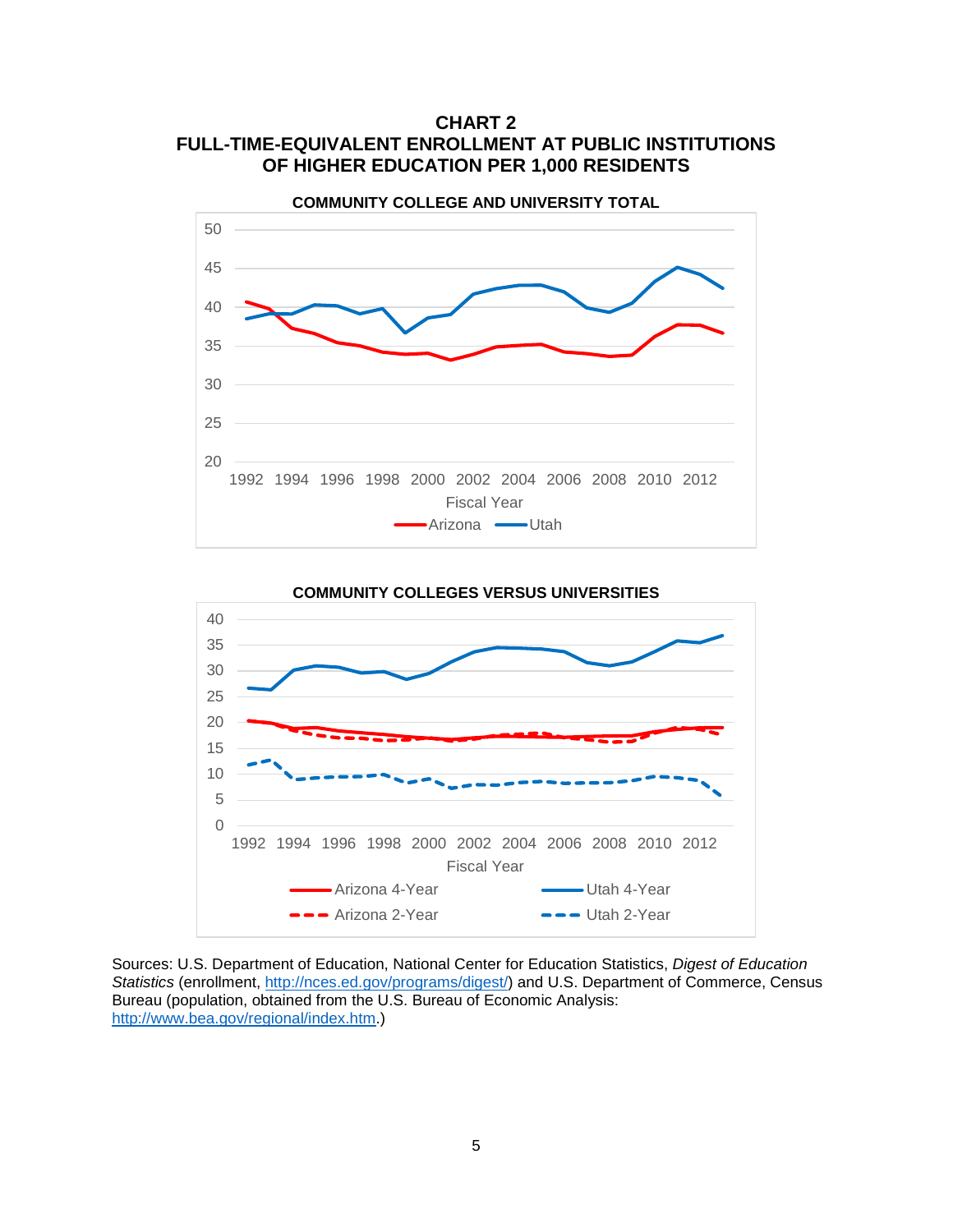As seen in the bottom graph of Chart 2, the number of students in Arizona has been about the same at public community colleges as at public universities since the early 1990s. In contrast, the number per 1,000 residents at public universities is considerably higher in Utah than in Arizona, while the number per 1,000 residents at public community colleges is lower in Utah than in Arizona. Though considerably less populous than Arizona, Utah has more public universities, with the recent conversion of Dixie State to university status giving Utah six state universities.<sup>[4](#page-7-0)</sup> In contrast, Utah now has only two community colleges, compared to 12 community college districts in Arizona.

The distribution of students across Utah's public institutions of higher education is quite different from the distribution in Arizona.<sup>[5](#page-7-1)</sup> A higher proportion of students in Arizona attend community colleges, which have the lowest operating costs per student of the different types of institutions. However, each of Arizona's universities is a doctoral-granting research institution with at least high research activity, the most-costly type of institution. In contrast, Utah's universities include two relatively low-cost baccalaureate institutions (one of which is still transitioning from being a community college), two that offer master's degrees, and two research universities.

#### **FUNDING MEASURES**

In order to compare states of differing sizes, raw data on expenditures must be standardized. Most analyses utilize one or both of two simple measures:

- Per Capita: Expenditures are divided by the number of residents of the state. When comparing states, a weakness of this measure is that variations in the cost of living generally have not been considered.<sup>[6](#page-7-2)</sup>
- Per \$1,000 of Personal Income: Expenditures are divided by the personal income of the state. Aggregate personal income is determined by the number of residents and by average income (from earnings; transfer payments; and dividends, interest, and rent) per resident. This measure is particularly useful in the analysis of revenues since it considers the ability of residents to pay taxes and fees.

These measures are appropriate if data on the "caseload" (the number of people served) are either unavailable or are equivalent to the total number of residents in a state.

When caseload data are available, such as the number of students enrolled, the above measures are inferior to expenditure measures that explicitly consider the caseload, since the caseload for a particular program relative to the number of residents may vary from state to state. For example, per capita enrollment in public institutions of higher education varies by state for several reasons, including the age distribution of a state's residents and the age-adjusted college-going rate, which may vary based on a number of factors, including race/ethnicity and income. The availability of private educational institutions and the attractiveness of a public institution to out-

l <sup>4</sup> Utah also has a sizable private university: Brigham Young University.

<span id="page-7-1"></span><span id="page-7-0"></span><sup>5</sup> Institutions are assigned to a "Carnegie Classification." The major categories are based on the highest degree offered: associate's (community colleges), baccalaureate (four-year institutions), master's, and doctoral-granting research universities. Operating costs increase progressively in each category.

<span id="page-7-2"></span><sup>&</sup>lt;sup>6</sup> The regional price parities are available only for five years and 2012 data are the latest. Thus, the regional price parities cannot be used for either time series analysis or to adjust the latest data. However, the relative cost of living by state changes only slowly.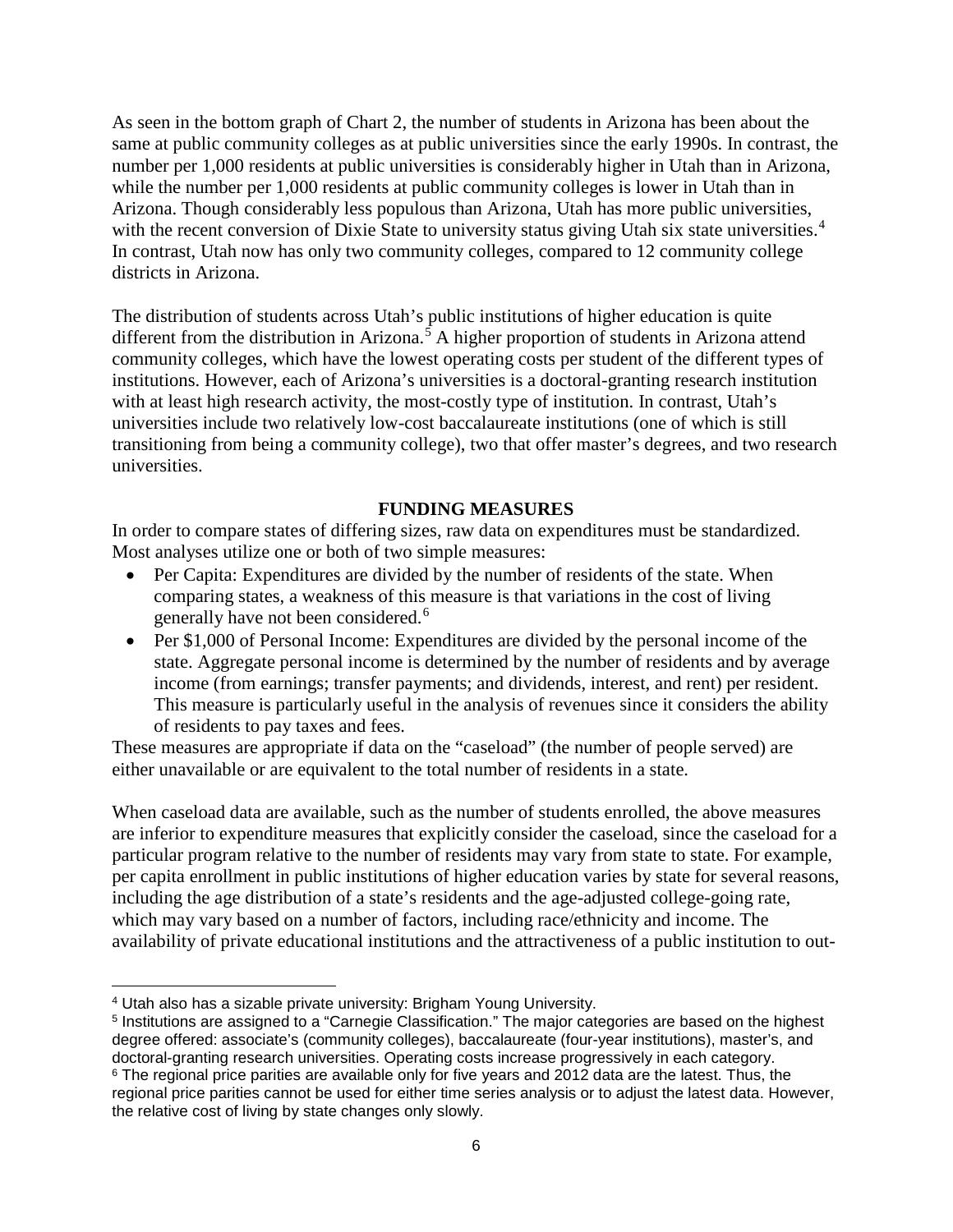of-state students also contribute to variations by state in per capita enrollment in public institutions of higher education.

Higher education enrollments are expressed in two ways, as a simple headcount or on a fulltime-equivalent basis, with the latter preferred for most purposes. Like the per capita measure, a shortcoming of the measure of expenditures per FTE student for state-to-state comparisons is that differences in living costs generally have not been considered.

Expenditures per FTE student also can be expressed as a ratio to per capita personal income. This measure acknowledges that a state's expenditures per student likely are influenced by the ability of residents to pay taxes and fees. However, a consensus does not exist that a state's expenditures should be evaluated relative to the ability to pay. Assuming that lesser spending per student equates to a lower-quality education, if a state spends less than the national average per pupil (after considering the cost of living) due to the low incomes of its residents, it is putting its students at a competitive disadvantage when they have to compete with college graduates from other states who are seeking the same jobs. In addition, a state with low per pupil spending is jeopardizing the success of its economic development if its college graduates are less qualified than the average graduate nationally. The quality and availability of the workforce is the most important location factor considered by businesses.

The analysis in this paper includes all four measures of expenditures:

- Per Capita
- Per \$1,000 of Personal Income
- Per Full-Time-Equivalent Student
- Per Full-Time-Equivalent Student as a Ratio to Per Capita Personal Income

In addition, in order to analyze a longer time series, per student expenditures — not adjusted for the number of credit hours taken — is examined. Since the best measure is expenditures per FTE student, especially when adjusted by the cost of living, this measure is emphasized in this report.

#### **DATA SOURCES**

The analysis of funding for higher education presented in this paper is hampered by data limitations, such as short time series, unavailability of recent data, data that are not fully comparable between states, and inconsistencies between data sources.

#### **Funding Data**

Multiple sources of data on funding for higher education exist, but each has limitations. Two sources have been examined for this paper: the State Higher Education Executive Officers Association (SHEEO) and the U.S. Census Bureau. Both sources combine community colleges and universities. Since the goal of this paper is to provide information specific to universities, these data sources are supplemented by funding data specific to universities collected directly from the state governments of Arizona and Utah. Each source presents data on a fiscal year (FY) basis, with each fiscal year starting on July 1. Fiscal year 2014, for example, ran from July 1, 2013 through June 30, 2014.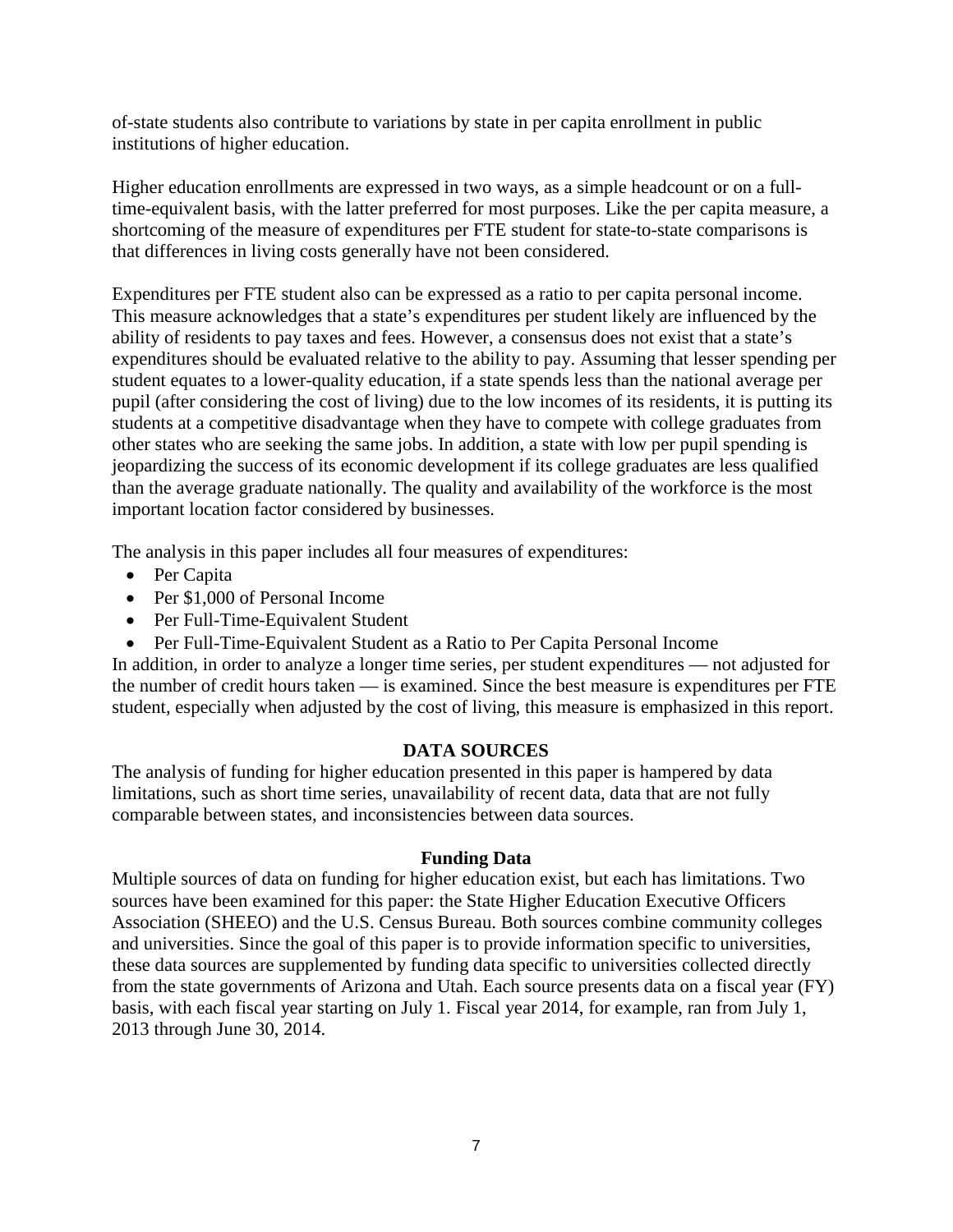#### **Census Bureau**

The U.S. Census Bureau publishes data on state and local government revenues and expenditures by state on an annual basis.<sup>[7](#page-9-0)</sup> Revenues from all sources are included, but the amount from each source of funding — such as state government appropriations, tuition, or the federal government — is not provided. All higher education programs are combined; data are not available specific to community colleges or to universities. For some programs, including higher education, capital outlays are reported separately from other expenditures. The focus in this paper is funding excluding capital outlays and debt servicing.

The Census Bureau collects its data from state and local governments. In most years, local governments are sampled, so the data are subject to sampling error; inaccuracies also have been found in state government data reported by the Census Bureau. Another shortcoming of the Census Bureau's government finance data is timeliness, with FY 2012 figures the latest available. A major advantage of the Census Bureau's data is that it standardizes the unique accounting systems of each state.

State government data are reported separately from local government data by the Census Bureau, but the combined state and local government data generally are used for comparisons across states. Using only state or local government data to compare states is misleading since a specific government function may be performed by state government in one state but by local governments in another state. For example, community colleges in Utah are combined with universities into the same state system of higher education, administered by the state Board of Regents. All of the funding for community colleges and universities is reported at the state government level. In Arizona, community colleges are separate from universities and state government provides limited funding to community colleges. According to the Census Bureau, more than one-fourth of the total higher education funding in Arizona comes from local governments.<sup>[8](#page-9-1)</sup> Thus, a comparison of only state government funding exaggerates the amount by which Utah exceeds Arizona on public support for higher education.

#### **SHEEO**

The State Higher Education Executive Officers Association released the latest of their annual reports on "State Higher Education Finance" on April 15, 2015. <sup>[9](#page-9-2)</sup> The time series runs from fiscal years 2000 through 2014. The SHEEO data are not as comprehensive as the Census Bureau's data. Federal funding is not included, except for monies distributed through the American Recovery and Reinvestment Act of 2009 (ARRA) for fiscal years 2009 through 2012.[10](#page-9-3) Capital outlays and debt payments are not included. Funds for research, agricultural extension, and medical education are split out.

SHEEO collects their data from contacts in each state. While instructions are provided to state sources that report the data to SHEEO, inconsistencies in reporting are a concern.

<span id="page-9-0"></span>l <sup>7</sup> U.S. Department of Commerce, Census Bureau, State and Local Government Finance, [http://www.census.gov/govs/.](http://www.census.gov/govs/)

<span id="page-9-1"></span><sup>&</sup>lt;sup>8</sup> The share is 25 percent in Arizona according to SHEEO, compared to zero in Utah.

<span id="page-9-2"></span><sup>9</sup> State Higher Education Executive Officers Association, [http://www.sheeo.org/projects/shef-](http://www.sheeo.org/projects/shef-%E2%80%94-state-higher-education-finance) [%E2%80%94-state-higher-education-finance.](http://www.sheeo.org/projects/shef-%E2%80%94-state-higher-education-finance)

<span id="page-9-3"></span> $^{10}$  Arizona received ARRA funding for higher education only in FYs 2009 and 2010; Utah received funding in FYs 2009 through 2011.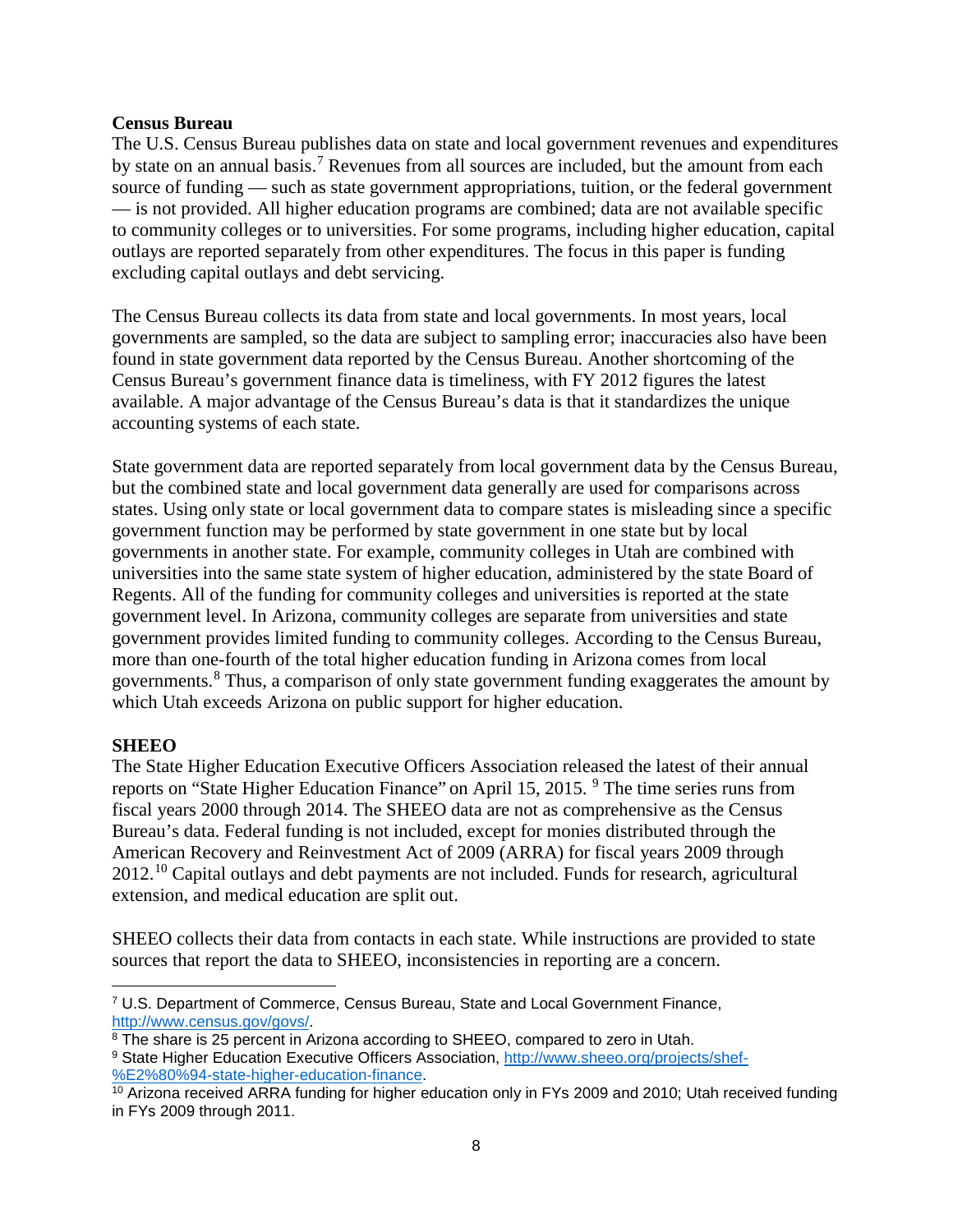Appropriations, not actual expenditures, are reported. All higher education programs are combined; data are not available specific to community colleges or to universities.

Unlike the Census Bureau, SHEEO reports the amount of funding by category. Five categories are of interest:

- "State Support for Public Higher Education": state government appropriations and ARRA.
- "Local Support for Higher Education": local government funding.
- "Educational Appropriations": the part of state and local support available for operating expenses, calculated by subtracting appropriations for special purposes, research, and medical programs.
- "Net Tuition": tuition and fees less state and institutional financial aid, student waivers and discounts, and medical student tuition and fees.
- "Total Educational Revenue": educational appropriations plus net tuition, less tuition revenue used for capital outlays or debt service.

Because of the inclusion of tuition, total educational revenue is considered to be less meaningful than educational appropriations in evaluating public support for public higher education.

SHEEO creates its own measure of inflation, which is based 25 percent on the gross domestic product implicit price deflator and 75 percent on the employment cost index for management and professional occupations. Typically, the inflation rate from this measure is between the lower rates measured by the consumer price index and the higher rates measured by the higher education price index, but little difference in the rates has been measured in recent years.

For comparisons across states, SHEEO provides two other adjustments:

- A measure of the cost of living is provided, but the cost-of-living index by state comes from a 2003 study and is held constant across the 2000-to-2014 time period. A more timely and accurate measure is now available from the U.S. Bureau of Economic Analysis  $(BEA).<sup>11</sup>$  $(BEA).<sup>11</sup>$  $(BEA).<sup>11</sup>$
- A measure of the enrollment mix is included to reflect differences by state in the share of enrollment at different types of institutions of higher education. The measure was calculated using fiscal year 2011 data. Like the cost of living, the value is held constant across the 2000-to-2014 time period.

While each of these adjustments is conceptually desirable, SHEEO's adjusted funding data are de-emphasized in this paper due to the use of the inferior cost-of-living measure and holding each adjustment factor constant over the 2000-to-2014 period.

#### **State Governments**

 $\overline{\phantom{a}}$ 

By collecting detailed data from the state governments of Arizona and Utah, the sources of funding for higher education can be differentiated and funding for community colleges and universities can be separated. However, numerous differences exist between Arizona and Utah in the accounting for higher education, and a variety of data limitations are present.

<span id="page-10-0"></span><sup>11</sup> See the second and fifth footnotes for information on the BEA's cost-of-living index. According to SHEEO, Arizona's index is 3.6 percent below the national average while the BEA reports it to be 1.9 percent below average. For Utah, the index is 0.7 percent above average according to SHEEO versus 3.2 percent below average according to the BEA. Overall, SHEEO's measure and the 2012 figures from the BEA have a correlation of 0.77.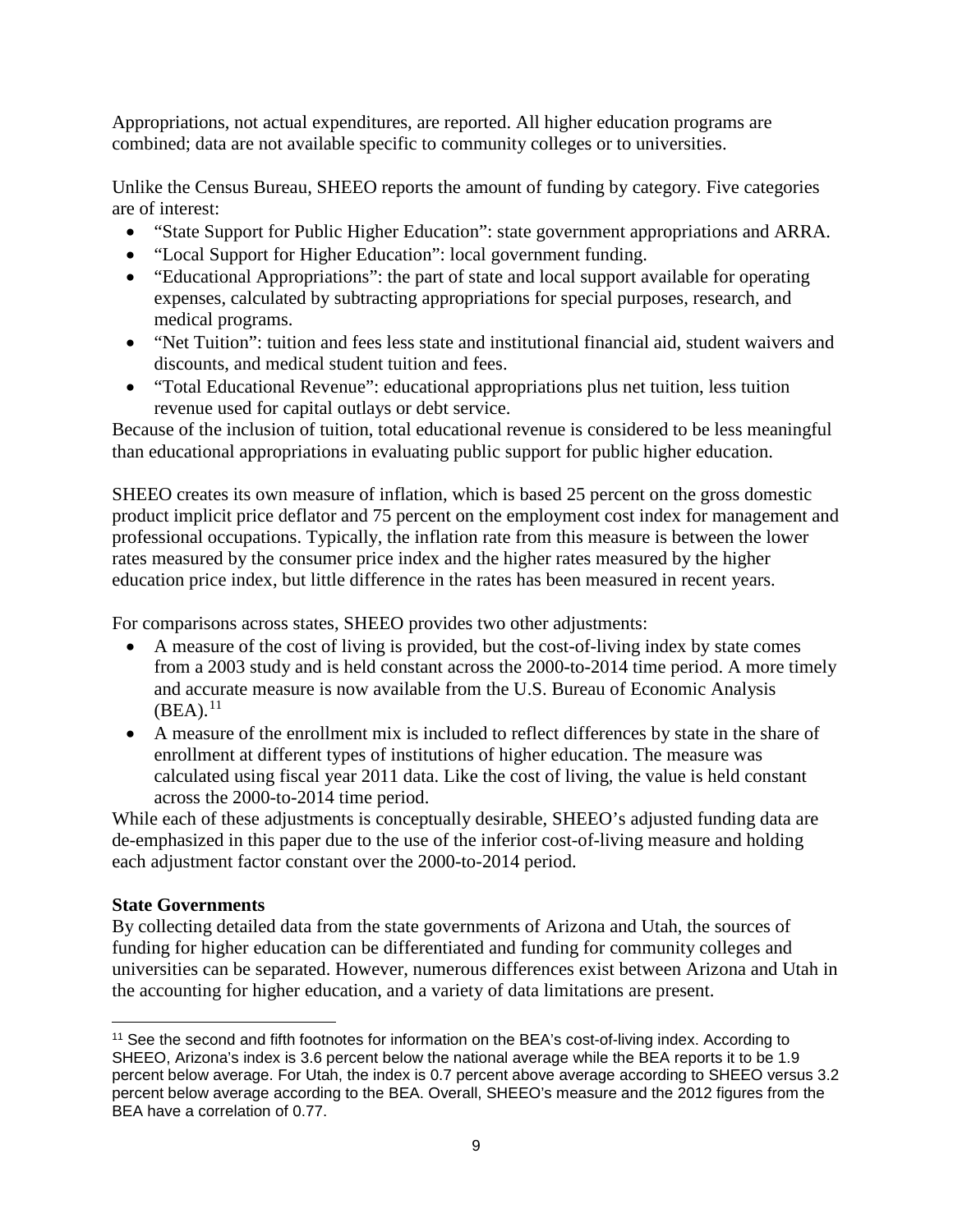In Arizona, the Joint Legislative Budget Committee (JLBC) provides expenditure data for the university system, with data available for each university and for the Board of Regents, for fiscal years 1979 through 2015.<sup>[12](#page-11-0)</sup> Total funding is divided into that coming from the general fund, other state funds (particularly tuition and fees), and not-appropriated monies, such as from the federal government. The JLBC also reports state government funding for community colleges. However, the state accounts for only a small portion of community college funding.<sup>[13](#page-11-1)</sup>

The counterpart in Utah to Arizona's JLBC is the Office of the Legislative Fiscal Analyst. Like the JLBC, it annually produces an "Appropriations Report."[14](#page-11-2) However, the figures in this report are not detailed enough to differentiate funding for community colleges from funding for universities by source of funding.<sup>[15](#page-11-3)</sup> In addition, the operating and capital budgets are combined. The desired detail was available from the annual "Budget Summary" produced by the Governor's Office of Management and Budget, but this report was produced only for fiscal years 2000 through 2012.<sup>[16](#page-11-4)</sup> The historical relationships between the "Budget Summary" and the "Appropriations Report" were used to estimate from the figures in the appropriations report the more detailed expenditure data for fiscal years 2013 through 2016 that are needed to limit the analysis to general fund noncapital expenditures for universities.

Because the distribution of students across Utah's public institutions of higher education is quite different from the distribution in Arizona, even the analysis specific to state government appropriations for universities presents a distorted picture of state government support for universities.

#### **Enrollment and Other Data**

The various funding measures discussed earlier are applied in this paper to the Census Bureau's data and the university-specific data collected from the states of Arizona and Utah. Only the per student measures reported by SHEEO are included.

Since the expenditure data are expressed by fiscal year, the data used to standardize the expenditures have been converted to fiscal years:

The annual population estimates produced by the U.S. Census Bureau are expressed as of July 1.[17](#page-11-5) The fiscal year population is calculated as the average of the population on the first day of the fiscal year and on the first day following the end of the fiscal year.

 $\overline{\phantom{a}}$ 

<span id="page-11-0"></span><sup>12</sup> Arizona Joint Legislative Budget Committee, [http://www.azleg.gov/jlbc/fiscal.htm.](http://www.azleg.gov/jlbc/fiscal.htm)

<span id="page-11-1"></span><sup>&</sup>lt;sup>13</sup> A central source of funding data for the community colleges does not exist, but each community college district uses a standard form to report their budget.

<span id="page-11-3"></span><span id="page-11-2"></span><sup>14</sup> Utah Office of the Legislative Fiscal Analyst, [http://le.utah.gov:443/lfa/index.htm.](http://le.utah.gov:443/lfa/index.htm) Utah has a separate education fund that must be combined with its general fund to be comparable to Arizona's general fund. <sup>15</sup> Total funding by institution is available and funding for all of higher education is available by the source of funding, but a cross-tabulation by institution and source of funding is not provided.

<span id="page-11-4"></span><sup>16</sup> Utah Governor's Office of Management and Budget, [http://gomb.utah.gov/budget-policy/budget](http://gomb.utah.gov/budget-policy/budget-information-archive/)[information-archive/.](http://gomb.utah.gov/budget-policy/budget-information-archive/) Since each report provides appropriations for the upcoming year, authorized spending for the current year, and actual expenditures for the prior year, data are available back to FY 1998.

<span id="page-11-5"></span><sup>17</sup> U.S. Department of Commerce, Census Bureau, [http://www.census.gov/popest/.](http://www.census.gov/popest/) The historical time series of population estimates is more easily obtained from the Bureau of Economic Analysis: see the next footnote.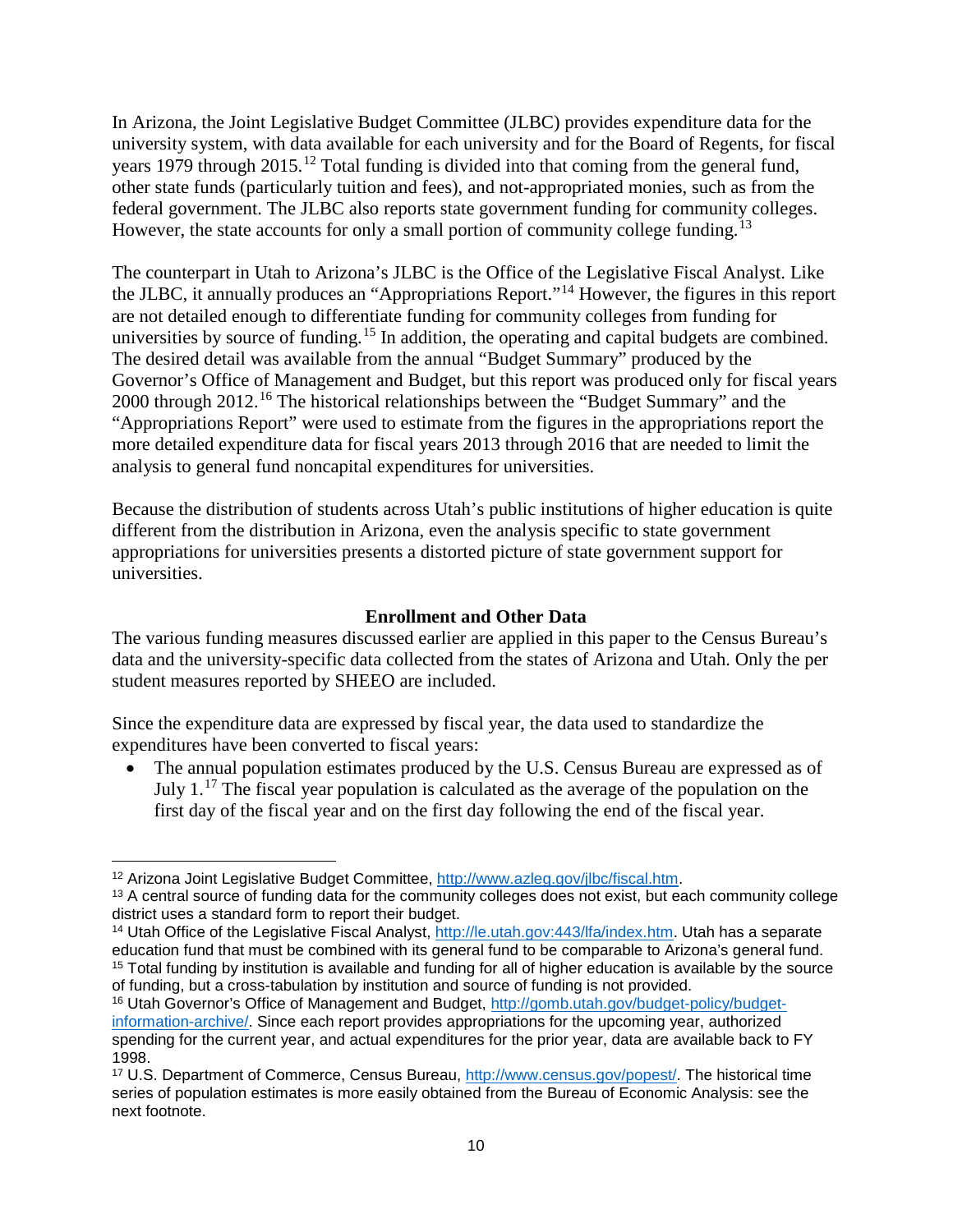- Personal income is reported quarterly by the U.S. Bureau of Economic Analysis.<sup>[18](#page-12-0)</sup> The GDP implicit price deflator — used to inflation adjust the time series data for the per capita and per student measures — also is produced quarterly by the BEA. For each, the fiscal year figure is calculated as the average of the four quarters during the fiscal year.
- Enrollment is reported by the National Center for Education Statistics (NCES) as of a particular date in the fall semester; this figure is used for the fiscal year.<sup>[19](#page-12-1)</sup> Two enrollment series are available. One is a simple headcount of students. The other is full-time-equivalent (FTE) enrollment. The latter series is preferred, but its time series is shorter.<sup>[20](#page-12-2)</sup>

While university appropriations are available for fiscal year 2016, none of the data used to standardize the expenditures are available for recent years — these figures had to be projected. Thus, the analysis for the recent years described in this paper must be viewed as preliminary. The latest data on FTE enrollment are for fiscal year 2013; FY 2014 and 2015 figures were estimated based on headcounts for those years reported by each state and the FY 2016 figures are projected. Personal income, inflation, and population were projected for FYs 2015 and 2016.

#### **PUBLIC UNIVERSITY NONCAPITAL FUNDING IN ARIZONA AND UTAH** FROM THE STATE GOVERNMENT GENERAL FUND<sup>[21](#page-12-3)</sup>

Noncapital expenditures for universities from the state general fund are shown in Chart 3. These are the raw figures, not reflecting inflation or changes in enrollment. Compared to Utah, expenditures rose more in the mid-2000s in Arizona, but have dropped much more since then. In Utah, budget reductions for universities were modest in 2009 and 2010 and expenditures have increased since then, surpassing the previous 2008 peak in 2015. In contrast, Arizona's universities have experienced a series of budget reductions beginning in 2009, with the 2016 figure lower than in each year back to 1998, despite the inflation and enrollment increases that have occurred over these 18 years.

In 1998, university funding accounted for 13.5 percent of the noncapital state government general fund budget in both Arizona and Utah. Since then, the university share has fallen considerably more in Arizona than Utah, as seen in Chart 4. The preliminary estimate for 2016 is 7.3 percent in Arizona and 12.3 percent in Utah.

As seen in Chart 5, the relationship between Arizona and Utah on university funding is similar on the per capita and per \$1,000 of personal income measures. There also is little difference in the two FTE enrollment measures. These conformances are due to per capita personal income being approximately the same in the two states.

Noncapital expenditures for universities from the state government general fund have been considerably lower in Arizona than in Utah on the per capita and per \$1,000 of personal income

<span id="page-12-1"></span><span id="page-12-0"></span> $\overline{\phantom{a}}$ <sup>18</sup> U.S. Department of Commerce, Bureau of Economic Analysis, [http://www.bea.gov/regional/index.htm.](http://www.bea.gov/regional/index.htm) <sup>19</sup> U.S. Department of Education, National Center for Education Statistics, *Digest of Education Statistics*, [http://nces.ed.gov/programs/digest/.](http://nces.ed.gov/programs/digest/)

<span id="page-12-2"></span> $20$  SHEEO collects its own estimate of FTE enrollment; it is reported to be for the entire academic year. <sup>21</sup> All references to years in the rest of this paper are for fiscal years running from July 1 of the prior year

<span id="page-12-3"></span>to June 30 of the year shown. References to the general fund include Utah's education fund.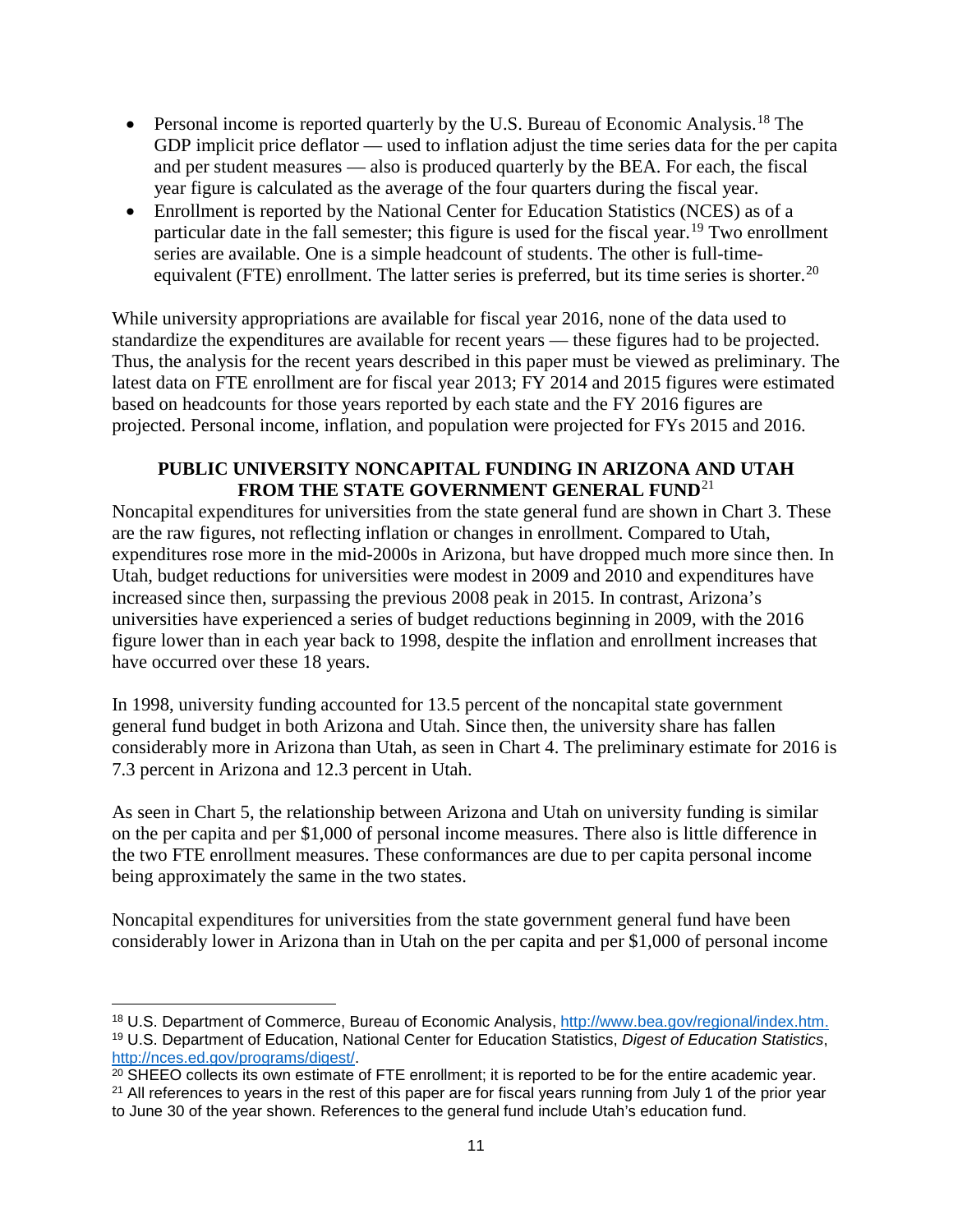





Note (Charts 3 and 4): The data for Utah include the general fund and the education fund.

Sources (Charts 3 and 4): Arizona Joint Legislative Budget Committee (Arizona, [http://www.azleg.gov/jlbc/fiscal.htm\)](http://www.azleg.gov/jlbc/fiscal.htm), Utah Governor's Office of Management and Budget (Utah university expenditures, [http://gomb.utah.gov/budget-policy/budget-information-archive/,](http://gomb.utah.gov/budget-policy/budget-information-archive/) 2013-16 estimated), and Utah Office of the Legislative Fiscal Analyst (Utah total expenditures, [http://le.utah.gov:443/lfa/index.htm\)](http://le.utah.gov:443/lfa/index.htm).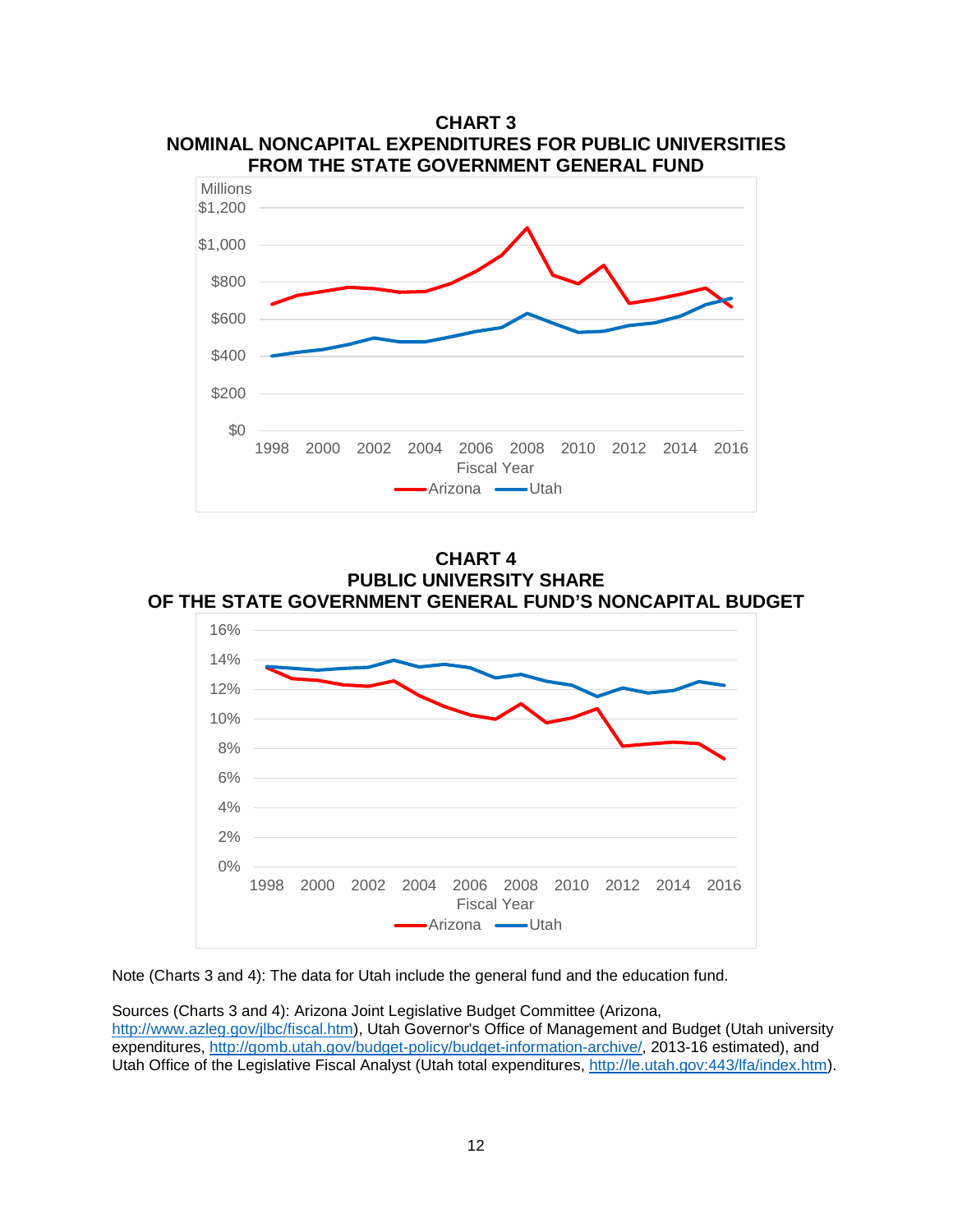measures (see Chart 5). In contrast, funding per FTE student in Arizona was higher than in Utah through 2011, but has since fallen to substantially lower than in Utah.

Arizona's noncapital expenditures for universities from the state government general fund expressed as a percentage of the Utah figure was nearly steady between 1998 and 2008 on each of the four measures. Arizona's percentage dropped in 2009 due to a more sizable budget reduction in Arizona. The percentage rose in 2010 due to a larger budget cut in Utah and increased more in 2011, due to an increase in funding in Arizona. The percentage fell sharply in 2012 due to another budget cut in Arizona. Between 2012 and 2015, the percentages were largely unchanged on a per capita basis, but decreased on a per student basis as enrollments rose more in Arizona than Utah. Another sharp decline occurred in 2016 on all measures due to the most recent budget cut to universities in Arizona.

Chart 6 tracks expenditures per FTE student, the preferred measure. If these figures were adjusted for the relative cost of living in each state, the Arizona line in the chart would lower slightly relative to the Utah line (at least over the 2008-12 time period).





\* Adjusted by per capita personal income.

Note: The data for Utah include the general fund and the education fund.

Sources: Arizona Joint Legislative Budget Committee (Arizona expenditures, [http://www.azleg.gov/jlbc/fiscal.htm\)](http://www.azleg.gov/jlbc/fiscal.htm), Utah Governor's Office of Management and Budget (Utah expenditures, [http://gomb.utah.gov/budget-policy/budget-information-archive/,](http://gomb.utah.gov/budget-policy/budget-information-archive/) 2013-16 estimated), U.S. Department of Education, National Center for Education Statistics, *Digest of Education Statistics* (enrollment, [http://nces.ed.gov/programs/digest/,](http://nces.ed.gov/programs/digest/) 2014-16 estimated), U.S. Department of Commerce, Bureau of Economic Analysis (personal income, per capita personal income, and GDP implicit price deflator, [http://www.bea.gov/,](http://www.bea.gov/) 2015-16 estimated), and U.S. Department of Commerce, Census Bureau (population, [http://www.bea.gov/regional/index.htm,](http://www.bea.gov/regional/index.htm) 2015-16 estimated).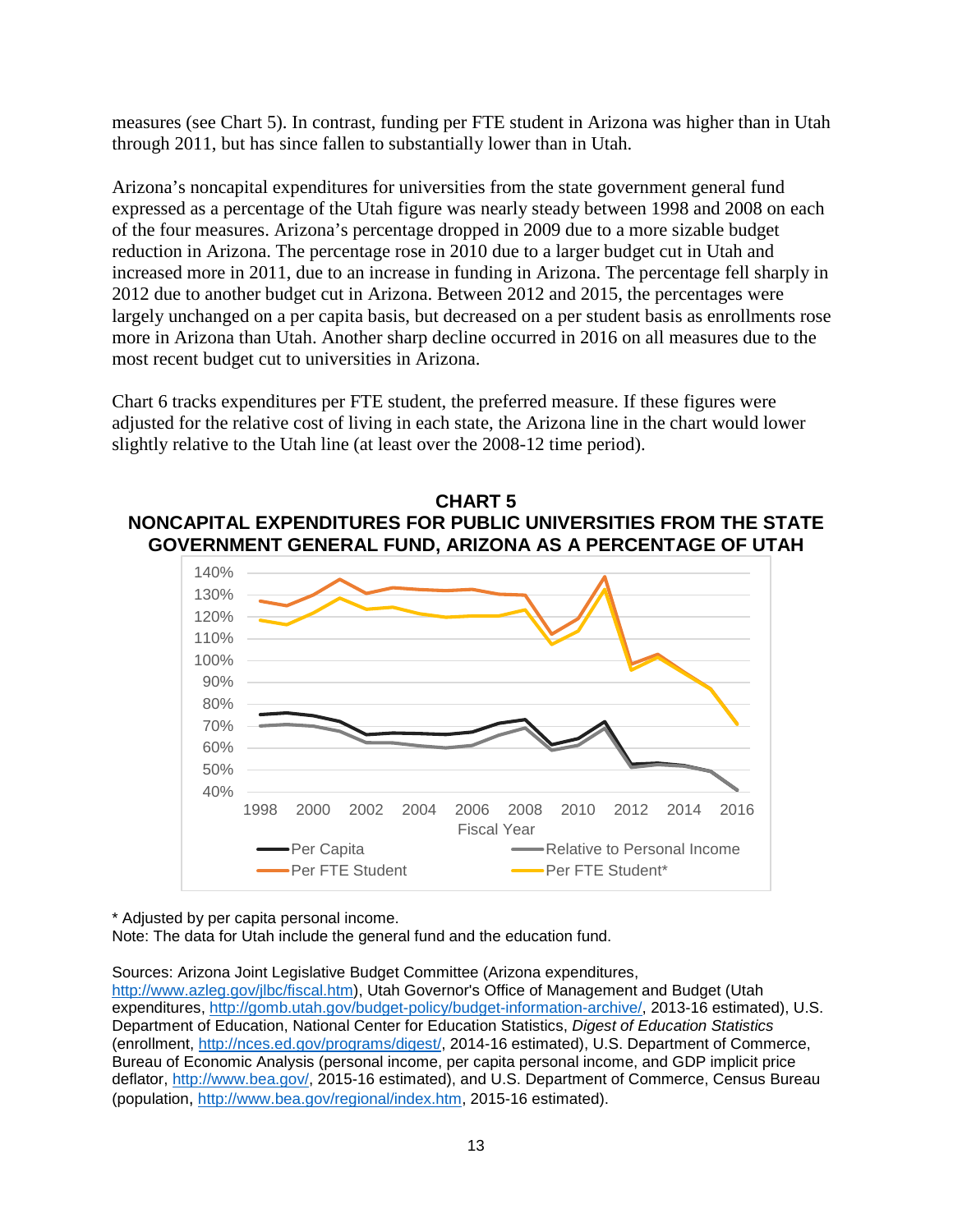

Note: The data for Utah include the general fund and the education fund.

Sources: Arizona Joint Legislative Budget Committee (expenditures, [http://www.azleg.gov/jlbc/fiscal.htm.](http://www.azleg.gov/jlbc/fiscal.htm)), Utah Governor's Office of Management and Budget (expenditures, [http://gomb.utah.gov/budget-policy/budget-information-archive/,](http://gomb.utah.gov/budget-policy/budget-information-archive/) 2013-16 estimated), U.S. Department of Education, National Center for Education Statistics *Digest of Education Statistics* (enrollment, [http://nces.ed.gov/programs/digest/,](http://nces.ed.gov/programs/digest/) 2014-16 estimated), and U.S. Department of Commerce, Bureau of Economic Analysis (GDP implicit price deflator, [http://www.bea.gov/national/index.htm#gdp,](http://www.bea.gov/national/index.htm%23gdp) 2015-16 estimated).

This comparison of university appropriations per FTE student does not take into account differences in the university systems of Arizona and Utah. Each of the universities in Arizona is a research institution, which is the most costly category of higher education to operate. Utah offers a range of universities that include lower-cost options. This helps to explain why Arizona's appropriations per FTE student were historically higher than in Utah, but makes the currently lower support in Arizona more remarkable.

#### **PUBLIC HIGHER EDUCATION NONCAPITAL FUNDING IN ARIZONA AND UTAH FROM SHEEO**

Based on SHEEO's dataset, state support for public higher education — including ARRA monies from 2009 through 2011 — per FTE student was lower in Arizona than in Utah throughout the 2000-to-2014 period. Between 2000 and 2002, Arizona's figure was 19-to-20 percent lower than in Utah. The differential gradually began to widen in 2003, but had expanded only to 26 percent in 2009. After that, the differential became much larger, with the 2014 figure in Arizona 51 percent lower than in Utah. As a percentage of the national average, state government appropriations for higher education per FTE student are shown in the top graph of Chart 7 for Arizona and Utah.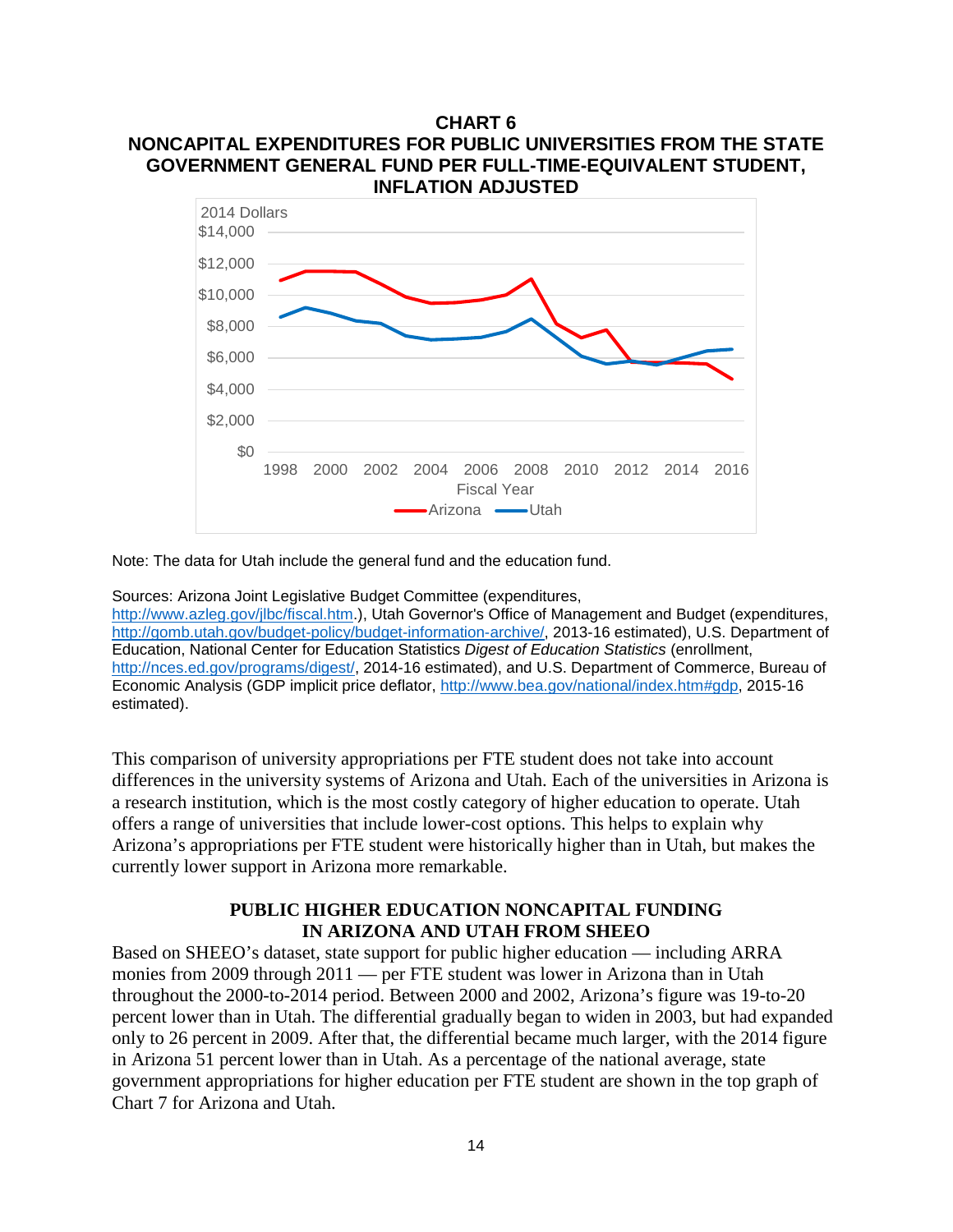





\* Includes federal ARRA monies in fiscal years 2009 through 2011.

\*\* Consists of state support and local support, less appropriations for special purpose, research, and medical programs.

Source: State Higher Education Executive Officers Association, [http://www.sheeo.org/projects/shef-](http://www.sheeo.org/projects/shef-%E2%80%94-state-higher-education-finance) [%E2%80%94-state-higher-education-finance.](http://www.sheeo.org/projects/shef-%E2%80%94-state-higher-education-finance)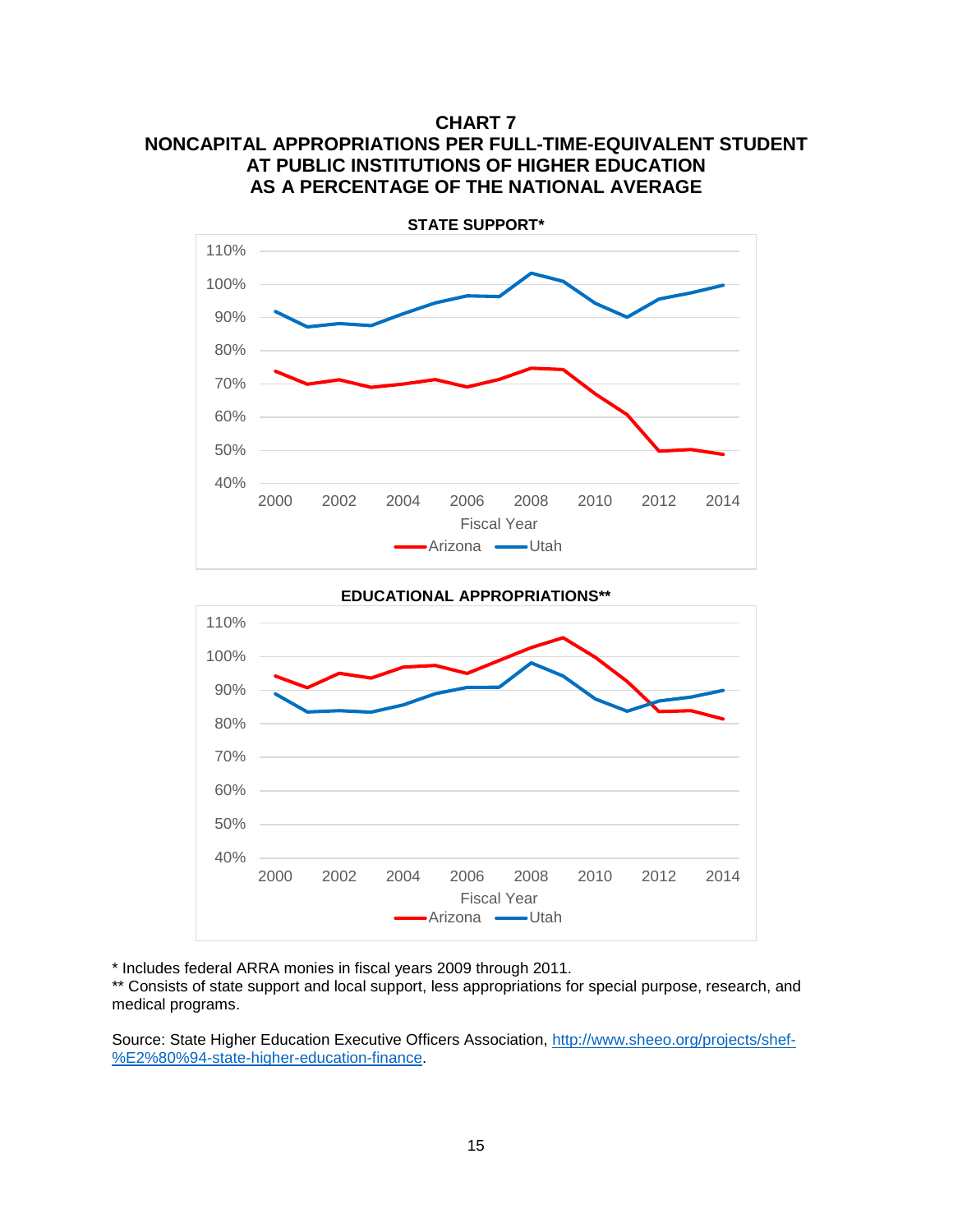Between 2000 and 2011, Arizona ranked between 43rd and 47th among the 50 states on state government appropriations for higher education per FTE student. Arizona ranked 49th in each year from 2012 through 2014; only New Hampshire was lower in 2014. Utah's rank was as low as 40th in 2000 and 2001 and as high as 22nd in 2008; Utah ranked 28th in 2014. Among 10 western states (Arizona, California, Colorado, Idaho, Nevada, New Mexico, Oregon, Texas, Utah, and Washington), Arizona ranked between eighth and 10th over the 2000-to-2014 period, including last from 2012 through 2014. Utah's rank varied between fourth and seventh, and was sixth in 2014.

If SHEEO's adjustments for the cost of living and the enrollment mix are applied to the state support figures, the differential between Arizona and Utah narrows slightly. Both states drop relative to the national average, with Utah falling more. The annual ranks of Arizona and Utah among the states do not change much when the adjustments are applied to all states; in 2014, the rank is the same in Arizona and in Utah as with the unadjusted data.

As noted earlier, the comparison of state government appropriations for universities per FTE student does not take into account differences in the university systems of Arizona and Utah. Moreover, a much higher proportion of higher education students are enrolled in universities versus community colleges — in Utah than in Arizona. However, even SHEEO's indicator of state government appropriations for all of higher education produces a misleading comparison. Community colleges in Utah are combined with universities into one system that is funded by state government. In Arizona, community colleges are separate from universities, with only a small portion of their funding coming from state government. Thus, combined state and local government appropriations for higher education provide a more accurate comparison of the overall support for higher education in the two states.

The addition to state support of local funding minus appropriations for special purpose, research, and medical programs creates SHEEO's measure of educational appropriations. When measured per FTE student, the comparison between Arizona and Utah for educational appropriations is much different than for state support. The educational appropriation figure in Arizona was higher than in Utah from 2000 through 2010, by between 5-and-14 percent. By 2014, however, Arizona's figure was nearly 10 percent less than that for Utah. Thus, as in the state support series, a downward trend in recent years in Arizona's comparison to Utah was present in the educational appropriations series. Educational appropriations per FTE student as a percentage of the national average are shown in the bottom graph of Chart 7.

Arizona's rank among the 50 states on educational appropriations per FTE student was mostly in the mid-20s between 2000 and 2010, but was 34th in 2014. Utah's rank rose from 37th in 2001 to 27th in 2014. Among the 10 western states, Arizona generally ranked fifth between 2000 and 2009, but was eighth in 2014. Utah's rank ranged from fifth to ninth; it was seventh in 2014.

If SHEEO's adjustments for the cost of living and the enrollment mix are applied to the educational appropriations figures, Arizona rises somewhat relative to Utah, but both states drop relative to the national average. When the adjustments are applied to all states, the ranks for Arizona and Utah drop a little; in 2014, Arizona ranked 36th and Utah ranked 32nd.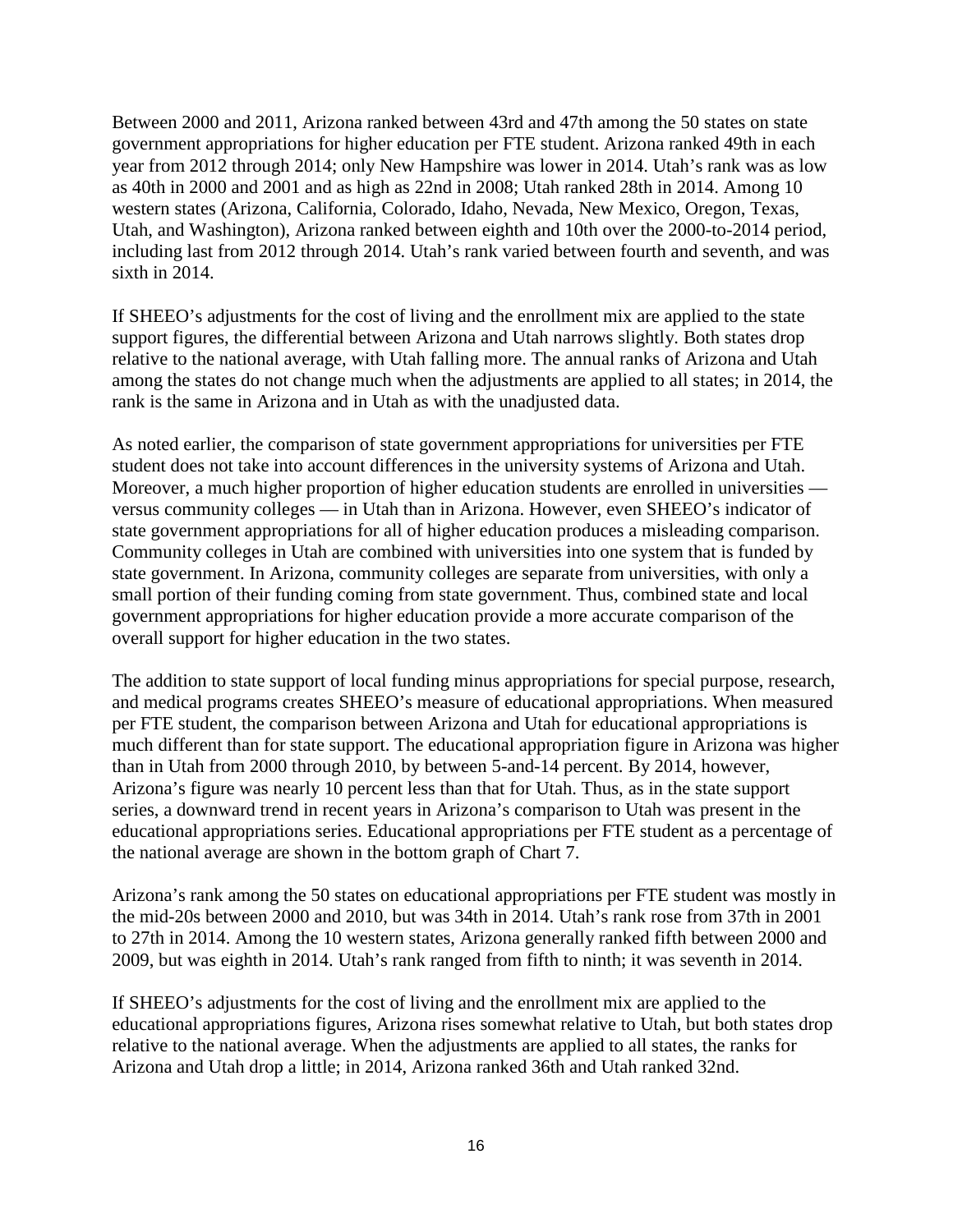Another measure reported by SHEEO is total educational revenue, which adds net tuition revenue (excluding monies used for capital outlays or debt servicing) to educational appropriations. When measured as total educational revenue per FTE student, Arizona as a percentage of Utah was almost identical to educational appropriations from 2000 through 2011 (see Chart 8). The larger tuition increases in Arizona after this resulted in Arizona's ratio to Utah largely holding steady when measured as total educational revenue, in contrast to a big decrease when measured as educational appropriations.

Arizona's rank among the 50 states on the total educational revenue per FTE student measure was in the mid-30s between 2000 and 2006, then rose into the mid-20s before falling back; the rank was 30th in 2014. Utah's rank climbed a bit from the mid-40s between 2001 and 2004 to 39th in 2014. Among the 10 western states, Arizona generally ranked fifth between 2000 and 2006, but was second in 2014. Utah's rank rose from ninth or 10th between 2000 and 2007 to sixth or seventh since then.

Tuition per FTE student at public institutions of higher education in Arizona was about 5 percent below the national average from 2000 through 2007. Arizona's figure relative to the U.S. average has climbed since then, reaching 16 percent above average in 2014. Tuition per FTE student has been considerably lower in Utah than in Arizona. Relative to the national average, the tuition figure in Utah was about 30 percent below average in 2001 and 2002. In 2011, the differential had narrowed to 8 percent, but since then the differential has increased slightly; it was 10 percent in 2014.



**CHART 8 NONCAPITAL FUNDING PER FULL-TIME-EQUIVALENT STUDENT FOR PUBLIC INSTITUTIONS OF HIGHER EDUCATION, ARIZONA AS A PERCENTAGE OF UTAH**

Source: State Higher Education Executive Officers Association, [http://www.sheeo.org/projects/shef-](http://www.sheeo.org/projects/shef-%E2%80%94-state-higher-education-finance) [%E2%80%94-state-higher-education-finance.](http://www.sheeo.org/projects/shef-%E2%80%94-state-higher-education-finance)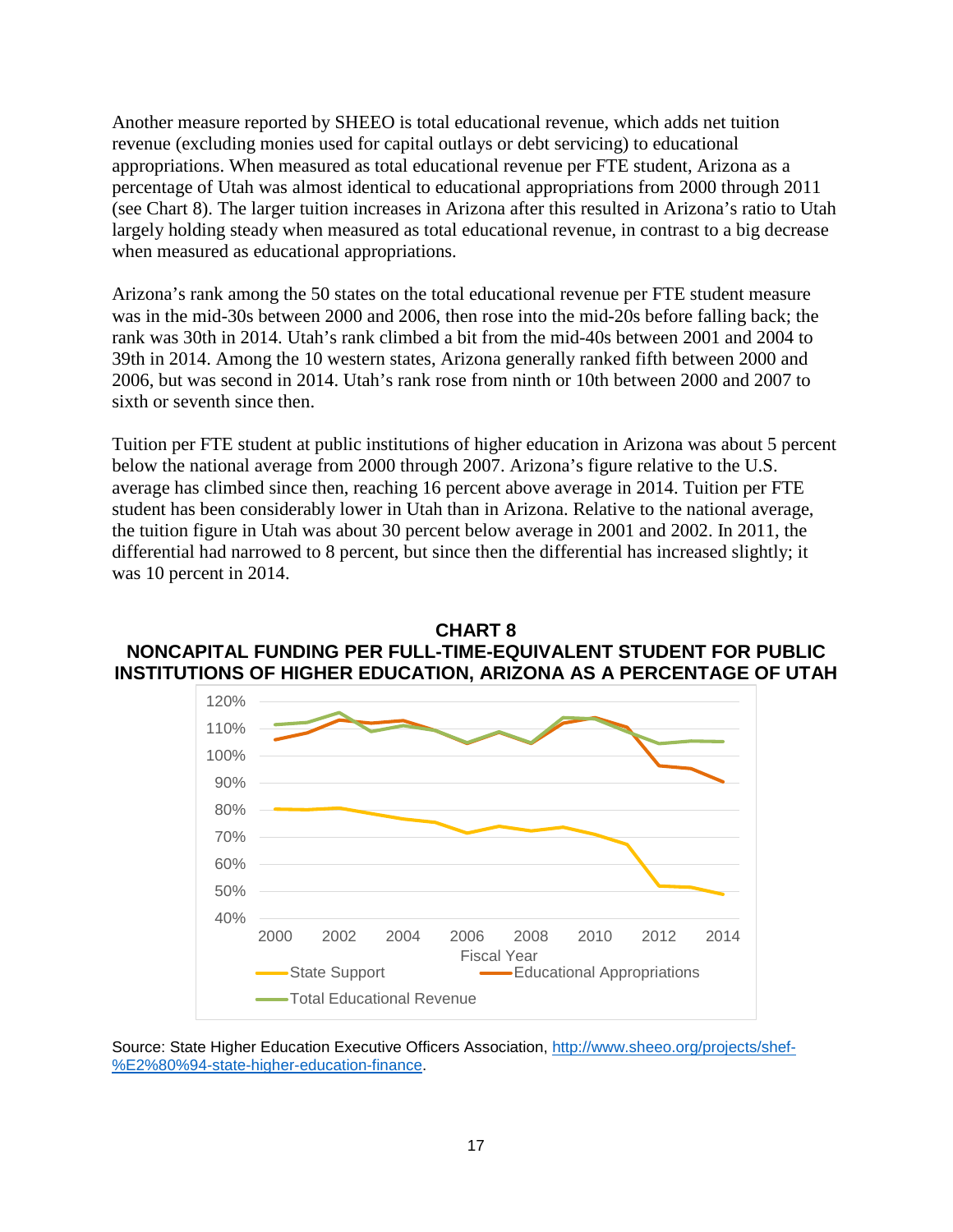#### **PUBLIC HIGHER EDUCATION FUNDING IN ARIZONA AND UTAH FROM THE CENSUS BUREAU**

This analysis differs from that in the preceding section by considering all sources of funding for public institutions of higher education. It differs from SHEEO's total educational revenue indicator by including federal funds, all appropriations, and all tuition revenue. Since it includes tuition revenue, it is less desirable as an indicator of public support for higher education than an indicator limited to appropriations.

The Census Bureau data are available for 1964 through  $2012<sup>22</sup>$  $2012<sup>22</sup>$  $2012<sup>22</sup>$  Per student funding is the focus in this section, which includes data for the nation as well as for Arizona and Utah. Data on capital outlays as well as for noncapital expenditures are available. In order to provide a more complete picture of support for public education, funding for public elementary and secondary (K-12) schools is included. The time frame examined varies with the availability of enrollment data:

- Higher education headcount: 1967 through 2013
- Higher education FTE: 1985 through 2013
- K-12: 1964 through 2012

Enrollment per 1,000 residents is shown in Chart 9. In the 1980s and early 1990s, FTE enrollment at public institutions of higher education per 1,000 residents was higher in Arizona than in Utah, but the figure for Arizona has been lower than for Utah since then. Recently, Arizona's figure has been only a little higher than the national average. Enrollment at public elementary and secondary schools per 1,000 residents in Arizona generally has been slightly higher than the national average, but has consistently been considerably lower than in Utah. The young population and high fertility rate account for Utah's higher figures.

Chart 10 compares per student noncapital expenditures in Arizona and Utah. Funding for higher education has consistently been substantially lower in Arizona than in Utah. In contrast, though Arizona's expenditures per pupil for primary and secondary education currently rank near the bottom of the states, they remain higher than in Utah.

In Chart 11, education expenditures in Arizona and Utah are compared to the national average. Per student K-12 noncapital funding has fallen considerably in each state relative to the nation, with a somewhat greater drop in Arizona. Higher education noncapital funding per FTE student also has fallen more than average in Arizona, but the figures for Utah show no trend versus the nation.

Capital outlays for higher education are highly volatile from year to year. Per FTE student, the figure has been higher in Arizona than in Utah in some years, particularly from 2004 through 2008. Each state generally has been below the national average since 2000. Capital outlays for K-12 education also fluctuate from year to year. Per student, K-12 capital spending was less in Arizona than Utah in most years from 2004 through 2012 but was higher in each year from 1981 through 2002, usually by a substantial margin. Relative to the national average, Arizona was

<span id="page-19-0"></span>l <sup>22</sup> The Census Bureau did not report data for 2001 or 2003 and the capital-noncapital split was not provided in 1997. Data for 1978 are missing. In the charts, missing data are interpolated.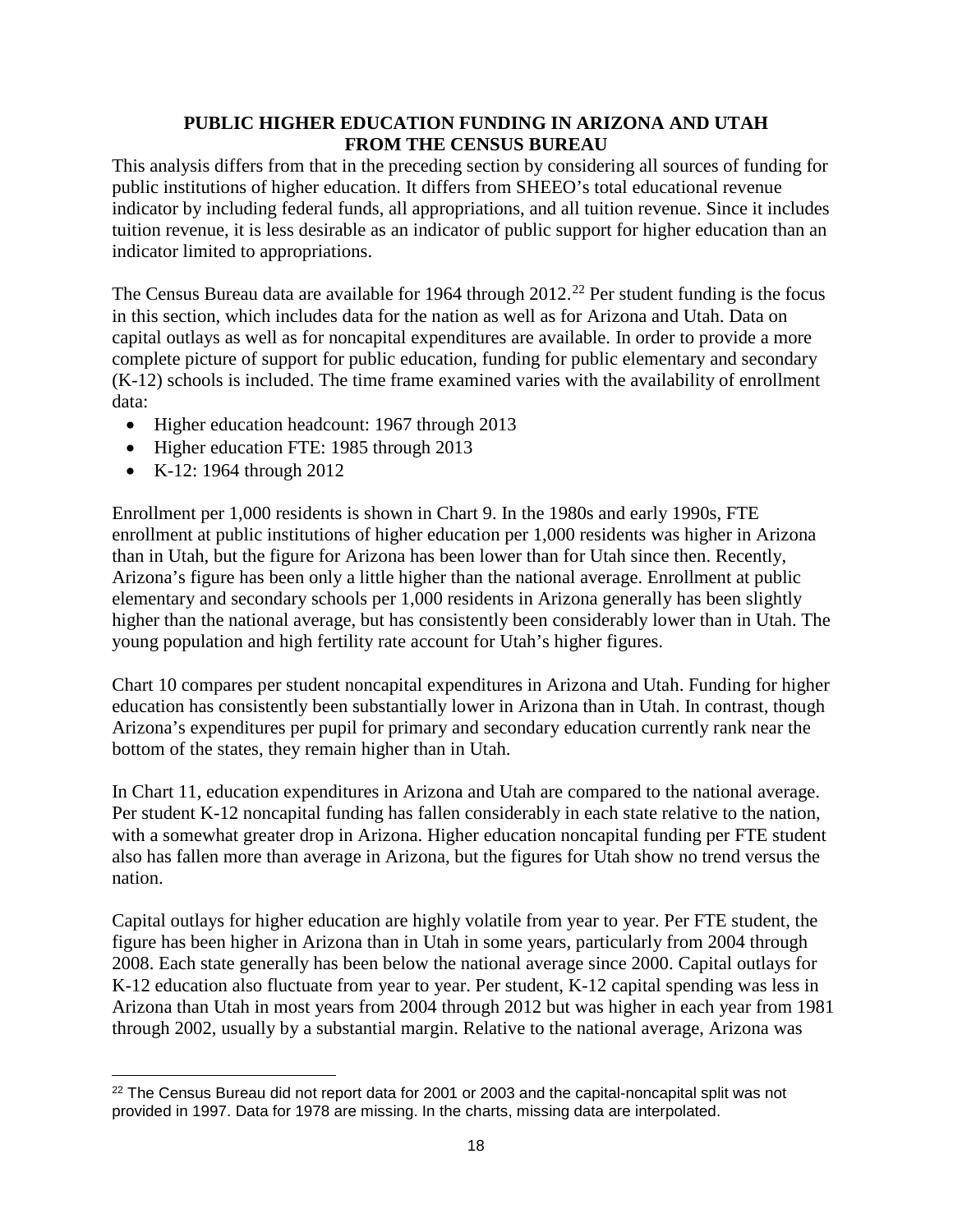**CHART 9 ENROLLMENT AT PUBLIC SCHOOLS AND PUBLIC INSTITUTIONS OF HIGHER EDUCATION PER 1,000 RESIDENTS**





Sources: U.S. Department of Education, National Center for Education Statistics, *Digest of Education*  Statistics (enrollment, [http://nces.ed.gov/programs/digest/\)](http://nces.ed.gov/programs/digest/) and U.S. Department of Commerce, Census Bureau (population, [http://www.bea.gov/regional/index.htm\)](http://www.bea.gov/regional/index.htm).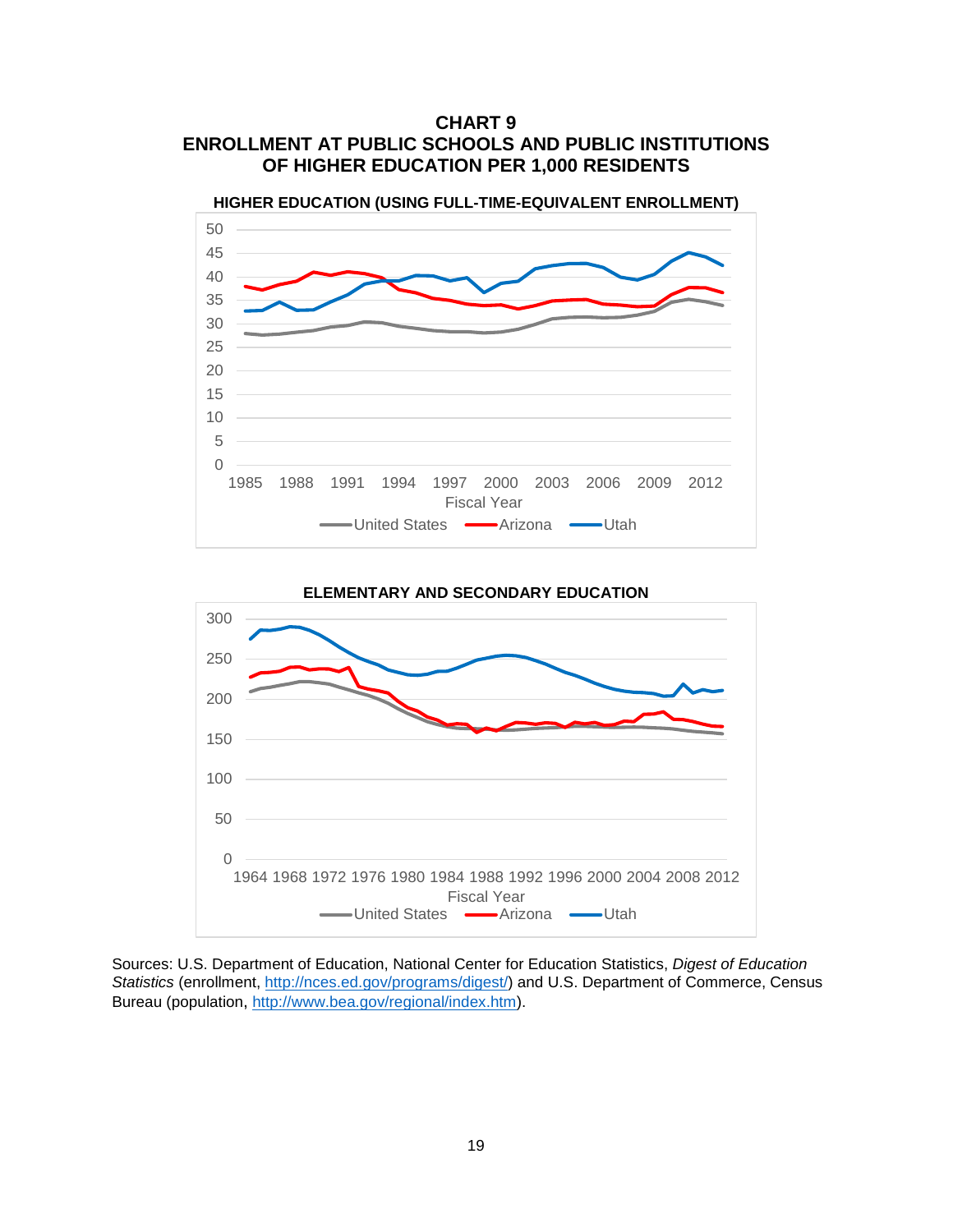





Note: higher education enrollment is measured on a full-time-equivalent basis in Chart 11.

Sources (Charts 10 and 11): U.S. Department of Commerce, Census Bureau, State and Local Government Finance, (expenditures, [http://www.census.gov/govs/\)](http://www.census.gov/govs/) and U.S. Department of Education, National Center for Education Statistics, *Digest of Education Statistics* (enrollment, [http://nces.ed.gov/programs/digest/\)](http://nces.ed.gov/programs/digest/).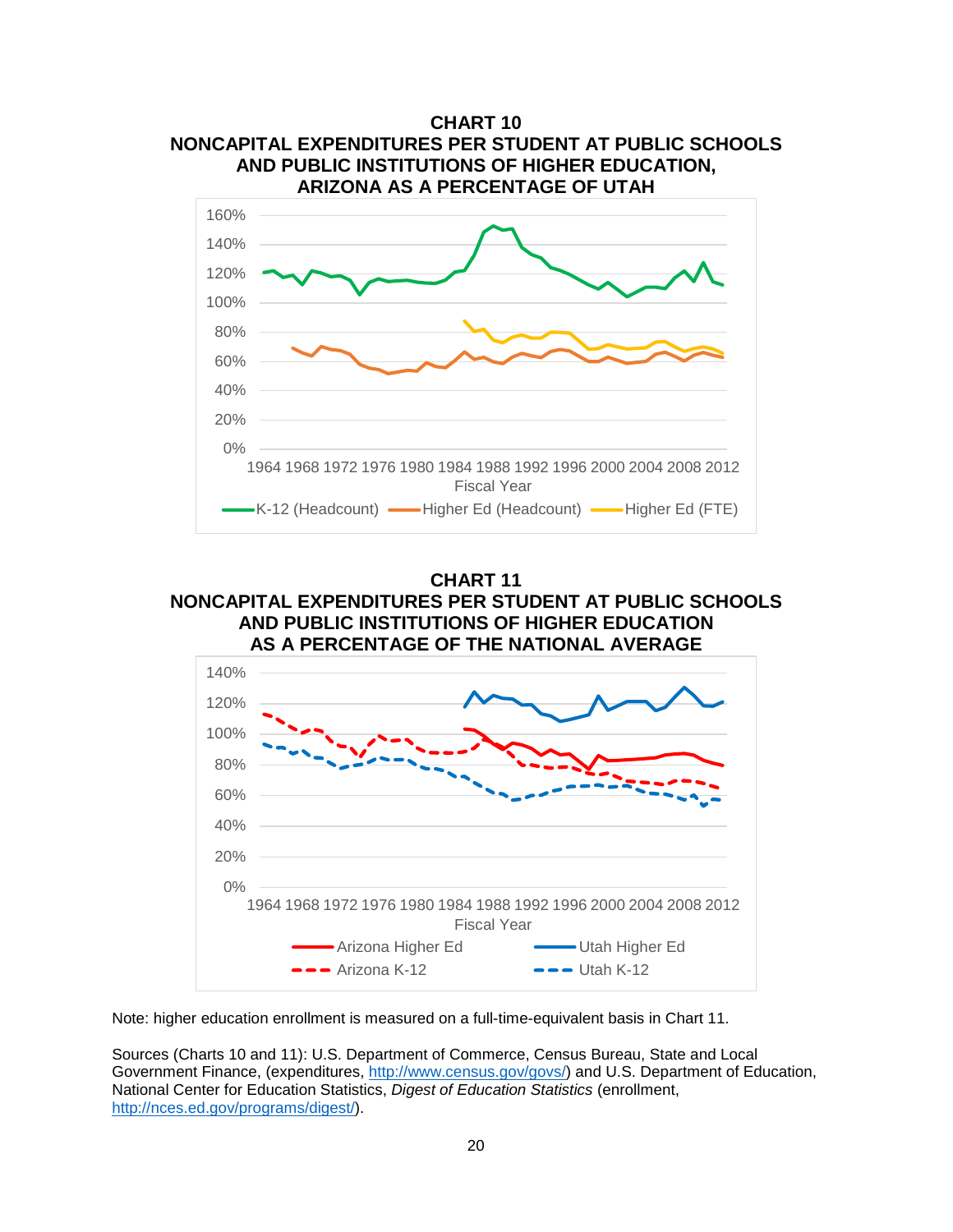higher in each year from 1971 through 1999. Utah frequently was above the U.S. average during this period. More recently, Arizona was less than or equal to the national average from 2000 through 2012, while Utah generally was a little above the norm from 2008 through 2012.

#### **Analysis of All States**

Using the Census Bureau's expenditure data, the analysis was expanded to all states for the 1992-through-2012 period. The focus is noncapital expenditures, measured as follows:

- Per FTE student adjusted for inflation
- Per FTE student as a ratio to per capita personal income
- For 2012, per FTE student adjusted by the cost of living

Noncapital expenditures for higher education per FTE student as a ratio to per capita personal income were 4.6 percent higher than the national average in Arizona in 1992. Arizona ranked 29th among the 51 "states" (including the District of Columbia) and seventh among the 10 western states. In 2012, Arizona's figure was 4.5 percent less than the national average, ranking 37th among the 51 states and eighth among the 10 western states (Nevada and Washington were lower). As a ratio to per capita personal income, noncapital expenditures for higher education per FTE student increased nationally but dropped in Arizona between 1992 and 2012. On the change over time, Arizona ranked 35th nationally and eighth among the 10 comparison states (New Mexico and Washington were lower).

Without adjusting noncapital expenditures for per capita personal income, higher education expenditures per FTE student in Arizona in 1992 were 9.2 percent less than the national average. Arizona ranked 39th nationally and last among the 10 comparison states. In 2012, the differential was wider, with Arizona's figure 20.3 percent less than the U.S. average, ranking 47th among the 51 states and ninth among the 10 western states (Nevada was lower). The percent change in Arizona's figures between 1992 and 2012 ranked 42nd nationally and eighth in the comparison group (Nevada and New Mexico were lower).

By adjusting the 2012 per FTE student figure for the cost of living, Arizona's differential from the national average narrows slightly to 18.8 percent, but the state's national rank drops one place to 48th. The only states spending less were Florida, Nevada, and New Jersey.

#### **COMPARISON OF INDICATORS**

In order to compare the results from each of the data sources, the Arizona figure is expressed as a percentage of the Utah figure (see Chart 12). All five indicators of funding displayed in the chart are expressed per FTE student. Beginning and ending dates of the available data vary by source.

The *level* of Arizona's funding relative to Utah varies widely by indicator from considerably above to considerably below the Utah figure. Much of this variation is due to the differing definitions of funding used in the five indicators, but some may be a function of inaccuracies in one or more of the datasets.

The most narrowly defined indicator of funding is state government general fund expenditures for universities obtained from the legislative budget offices in Arizona and Utah. Historically, Arizona's state general fund expenditures per FTE student relative to those in Utah — shown as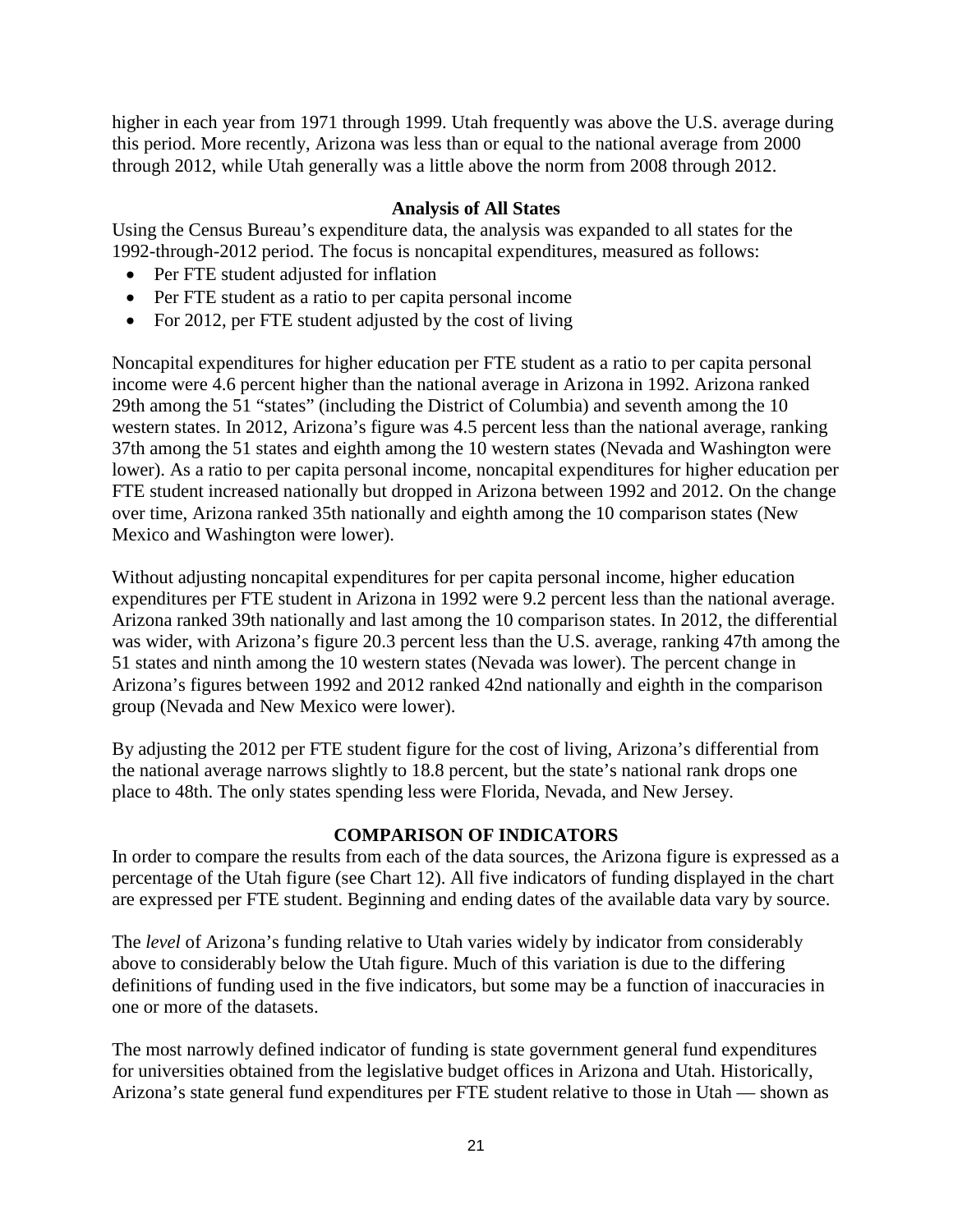#### **CHART 12 NONCAPITAL FUNDING PER FULL-TIME-EQUIVALENT STUDENT AT PUBLIC INSTITUTIONS OF HIGHER EDUCATION, ARIZONA AS A PERCENTAGE OF UTAH**



Sources: Arizona Joint Legislative Budget Committee (Arizona, [http://www.azleg.gov/jlbc/fiscal.htm\)](http://www.azleg.gov/jlbc/fiscal.htm), Utah Governor's Office of Management and Budget (Utah, [http://gomb.utah.gov/budget-policy/budget](http://gomb.utah.gov/budget-policy/budget-information-archive/)[information-archive/,](http://gomb.utah.gov/budget-policy/budget-information-archive/) 2013-16 estimated), State Higher Education Executive Officers Association, [http://www.sheeo.org/projects/shef-%E2%80%94-state-higher-education-finance,](http://www.sheeo.org/projects/shef-%E2%80%94-state-higher-education-finance) U.S. Department of Commerce, Census Bureau, State and Local Government Finance, (expenditures, [http://www.census.gov/govs/\)](http://www.census.gov/govs/) and U.S. Department of Education, National Center for Education Statistics, *Digest of Education Statistics* (enrollment, [http://nces.ed.gov/programs/digest/,](http://nces.ed.gov/programs/digest/) 2014-16 estimated).

the red line in Chart  $12$  — were the highest of the five funding indicators, but this series displays the sharpest declines in the ratio in recent years. The historically higher funding in Arizona is at least in part due to each of the universities in Arizona being research institutions, while Utah offers a range of universities that include lower-cost options. Given this, the projection of state appropriations per university student in 2016 being nearly 30 percent less in Arizona than in Utah is even more remarkable.

Three of the funding measures displayed in Chart 12 are from SHEEO; each is shown as a bluepurple shaded line. The narrowest of these three series is state support. It includes community colleges as well as universities. The significant difference in the level of this purple line and the red line results primarily from community colleges being wholly funded by state government in Utah, but largely funded by local governments in Arizona. However, other definitional differences exist between these two measures.

The second SHEEO indicator adds local funding to state support but subtracts appropriations for special purposes, research, and medical programs. Largely because of the inclusion of local funding, the ratio of Arizona to Utah on educational appropriations is considerably higher than for the state support indicator. Arizona's funding historically was somewhat higher than in Utah, but after 2010 became lower.